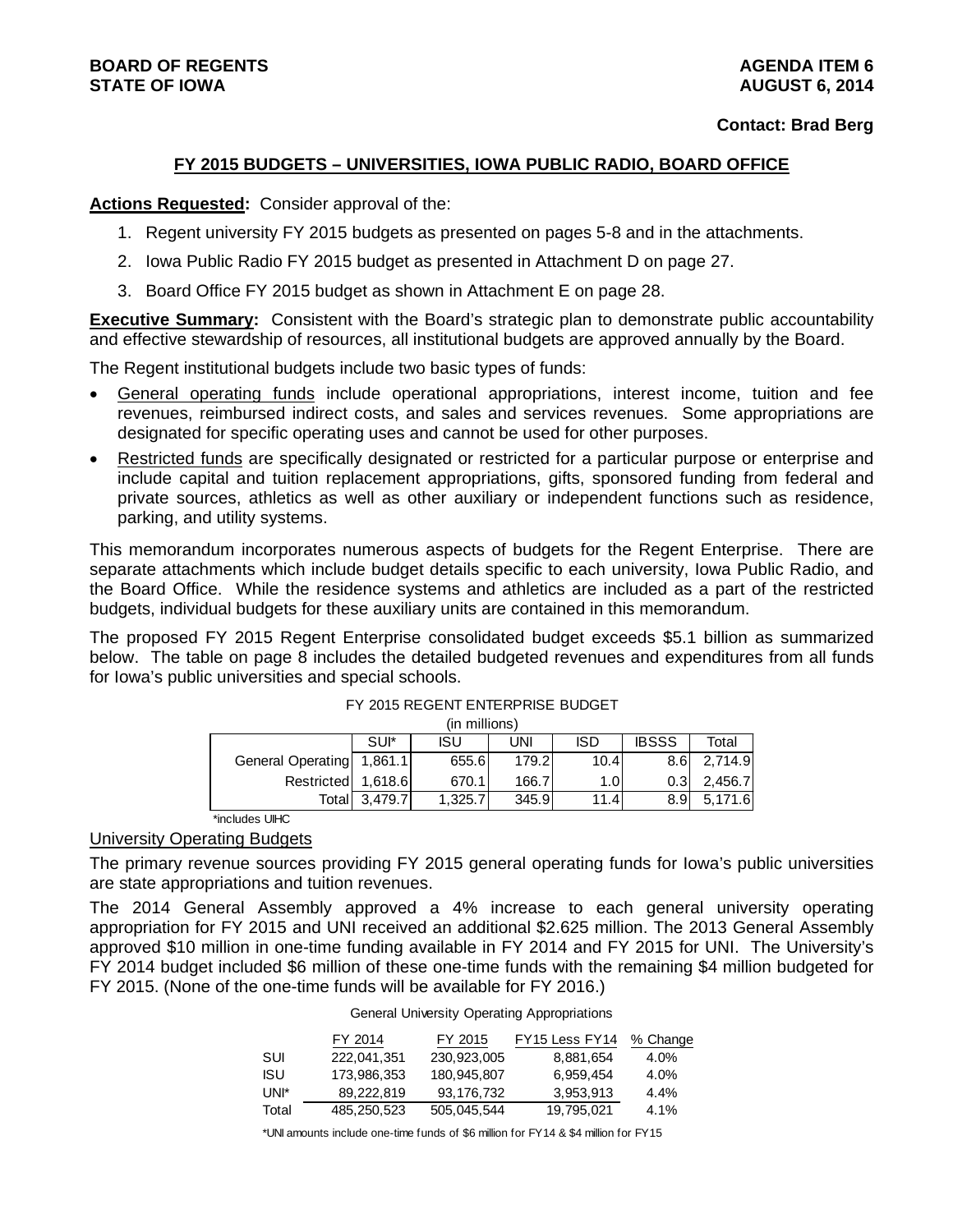# **BOARD OF REGENTS** AGENERATION OF REGENTS AGENERATION OF REGENTS AGENERATION OF REGENTS AGENERATION OF REGENTS AGENERATION OF REGENTS AGENERATION OF REGENTS AGENERATION OF REGENTS AGENERATION OF REGENTS AGENERATION OF REGE **STATE OF IOWA** PAGE 2

The following chart compares estimated FY 2014 funding sources with the FY 2015 budget for each university. UNI is slightly more reliant on state appropriations than tuition revenue for its general fund operations while SUI and ISU state funding levels are approximately one-third of total general fund operating revenues.



# **General University Funding Sources**

Last December, the Board approved the second consecutive freeze on resident undergraduate tuition (0% increase) for the 2014-15 academic year. Non-resident undergraduate tuition increases of 1.8% at SUI, 1.7% at ISU, and 2.5% at UNI were also approved at the December 2013 meeting. In addition to the tuition rates, enrollment fluctuations also impact tuition revenue and the subsequent demands for academic and student support services, which also directly impact the budget.

In addition to the General University budgets presented on pages 5 and 6 by expenditure type, the attachments contain an expense summary by the following functional classifications as defined by the National Association of College and University Business Officers (NACUBO). General fund expenses related to instruction, academic support, scholarships and fellowships, and plant operations and maintenance comprise approximately 86% of the combined general university expenses.

- Instruction **Contract Contract Contract Contract Contract Contract Contract Contract Contract Contract Contract Contract Contract Contract Contract Contract Contract Contract Contract Contract Contract Contract Contract**
- 
- 
- 
- 
- Public Service **Academic Support Academic Support**
- Student Services **Institutional Support**
- Scholarships & fellowships **Operation and Maintenance of Plant**

Appropriation changes for special purpose units include an incremental \$1.78 million for ISU's Agriculture Experiment Station, \$0.24 million for the Veterinary Diagnostic Laboratory, \$0.1 million for the Small Business Development Centers, and a \$0.175 million reduction to the Nutrient Management Center established in FY 2014. All other existing special purpose units were flat-funded compared to FY 2014.

Reflective of the service nature of the universities, salaries and related benefit costs comprise 67% of the university operating budgets. The universities must adhere to the terms of the AFSCME collective bargaining agreement for merit staff. Approximately 6,500 of the 6,900 Regent Merit System employees are in AFSCME bargaining units with the remainder being supervisory or confidential employees. The statewide collective bargaining agreement with AFSCME provides for no increase on July 1, 2014. However, eligible employees (those not at the maximum of their pay grade) will receive a 4.5% step increase on their eligibility dates throughout the year.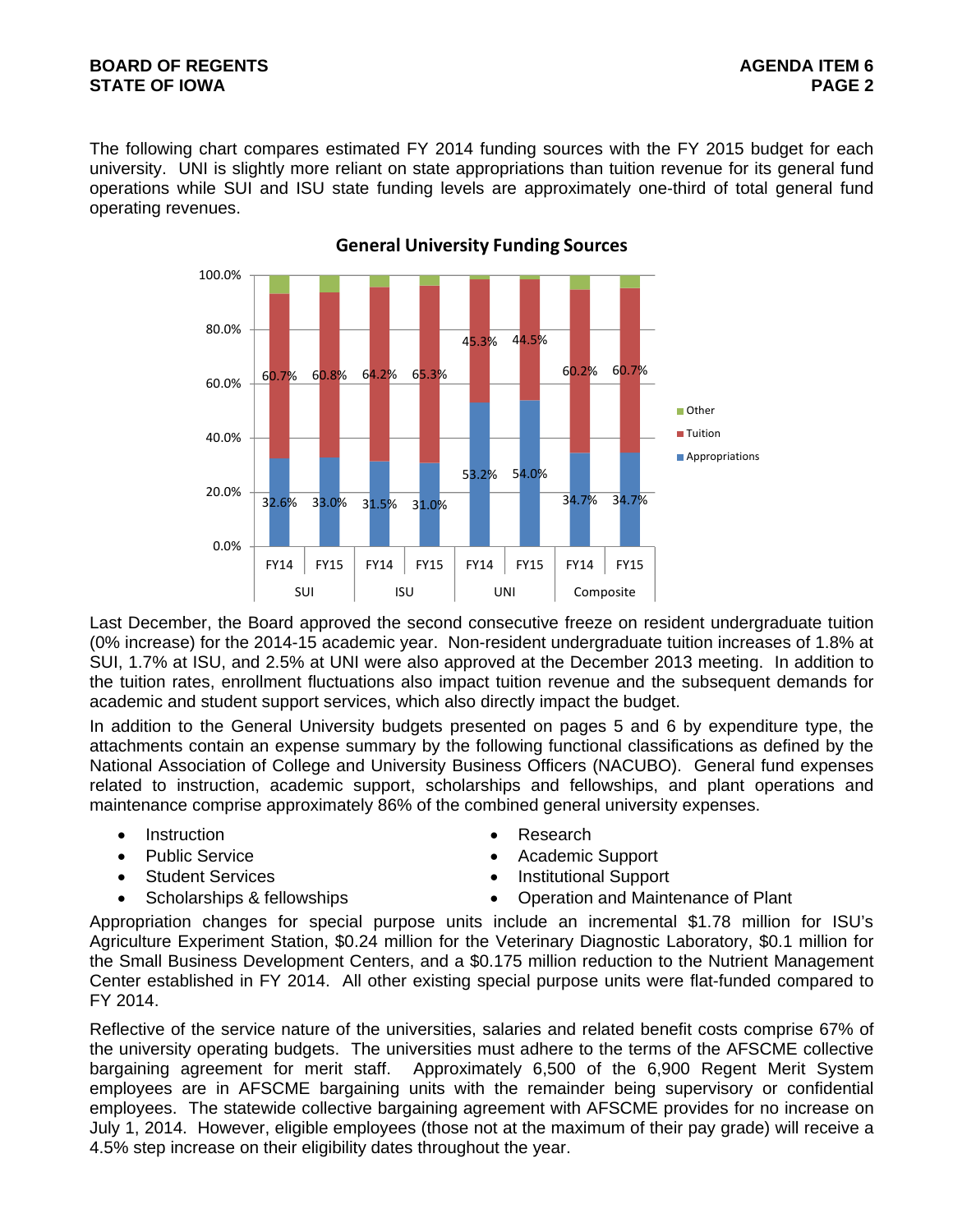# **BOARD OF REGENTS** AGENERATION OF REGENTS **STATE OF IOWA** PAGE 3

# Restricted Budgets

The university FY 2015 restricted fund budgets include the final year of capital funding previously approved by the General Assembly for the following capital projects.

- SUI Dental Science Building Renovation \$ 8.00 million
- ISU Agricultural and Biosystems Engineering Building \$18.60 million
- UNI Bartlett Hall Renovation **\$ 1.95 million**

In addition, the university restricted fund budgets include an allocation of the \$29.7 million tuition replacement appropriation to replace the tuition revenue pledged on Academic Building Revenue Bonds.

The restricted budgets also include \$3.0 million (allocated 35/35/30 among SUI, ISU, and UNI) for the Regent Innovation Fund to support economic development projects. The universities will provide a one-to-one match of these funds for capacity-building infrastructure in areas related to technology commercialization, entrepreneurship, and business growth. It is anticipated the universities will be updating the Board on their Innovation Fund projects at the September meeting.

### Athletic Budgets

Each of the Regent universities hosts a multitude of intercollegiate athletic events that attract many alumni and friends to the campus each year. The athletic departments are independent entities included in the restricted fund budgets. The proposed FY 2015 athletic revenue budgets total \$165.4 million. Details pertaining to each university's proposed FY 2015 athletic budget are included in the attachments.

|       |                  | <b>Athletic Revenues</b> |                   |
|-------|------------------|--------------------------|-------------------|
|       | FY 2014          | FY 2015                  |                   |
|       | <b>Estimates</b> | <b>Budget</b>            | <b>Difference</b> |
| SUI   | 85,744,950       | 89,652,446               | 3,907,496         |
| ISU   | 60,301,852       | 62,671,969               | 2,370,117         |
| UNI   | 13, 151, 177     | 13,069,616               | (81, 561)         |
| Total | 159, 197, 979    | 165,394,031              | 6,196,052         |

# Residence System Budgets

Residence systems, which include dining services, are self-supporting operations that do not receive state-appropriated funds for operations or capital improvements; they are included in the restricted fund budgets. Residence system FY 2015 revenue budgets total approximately \$206 million for the three universities.

The Board received the FY 2015 residence system preliminary budgets as part of the residence system governance report presented in March. The final proposed FY 2015 residence system budget for ISU remains identical to the preliminary budget previously received by the Board. The final proposed residence system budgets for SUI and UNI have been updated to reflect current revenue and expense projections. The proposed detailed budgets for each university residence system are provided in the attachments.

|                                      |    |             | <b>University Residence Systems</b><br>FY 2015 Budgets |   |                     |                  |     |            |
|--------------------------------------|----|-------------|--------------------------------------------------------|---|---------------------|------------------|-----|------------|
|                                      |    | SUI         |                                                        |   | ISU                 |                  | UNI |            |
|                                      |    | Preliminary | Final                                                  |   | Preliminary & Final | Preliminary      |     | Final      |
| Revenues                             | S  | 68,920,197  | \$<br>69,076,331                                       | S | 98,428,687          | \$<br>38,365,271 | S.  | 38,621,165 |
| <b>Expenditures for Operations</b>   |    | 52,038,457  | 51,714,593                                             |   | 73.446.455          | 26,706,577       |     | 26,706,577 |
| Debt Service and Mandatory Transfers |    | 9,180,555   | 9,180,555                                              |   | 13,073,218          | 7,079,590        |     | 7,079,590  |
| Net Revenues after Debt Service and  |    |             |                                                        |   |                     |                  |     |            |
| <b>Mandatory Transfers</b>           | \$ | 7.701.185   | 8,181,183                                              |   | 11,909,014          | \$<br>4.579.104  |     | 4,834,998  |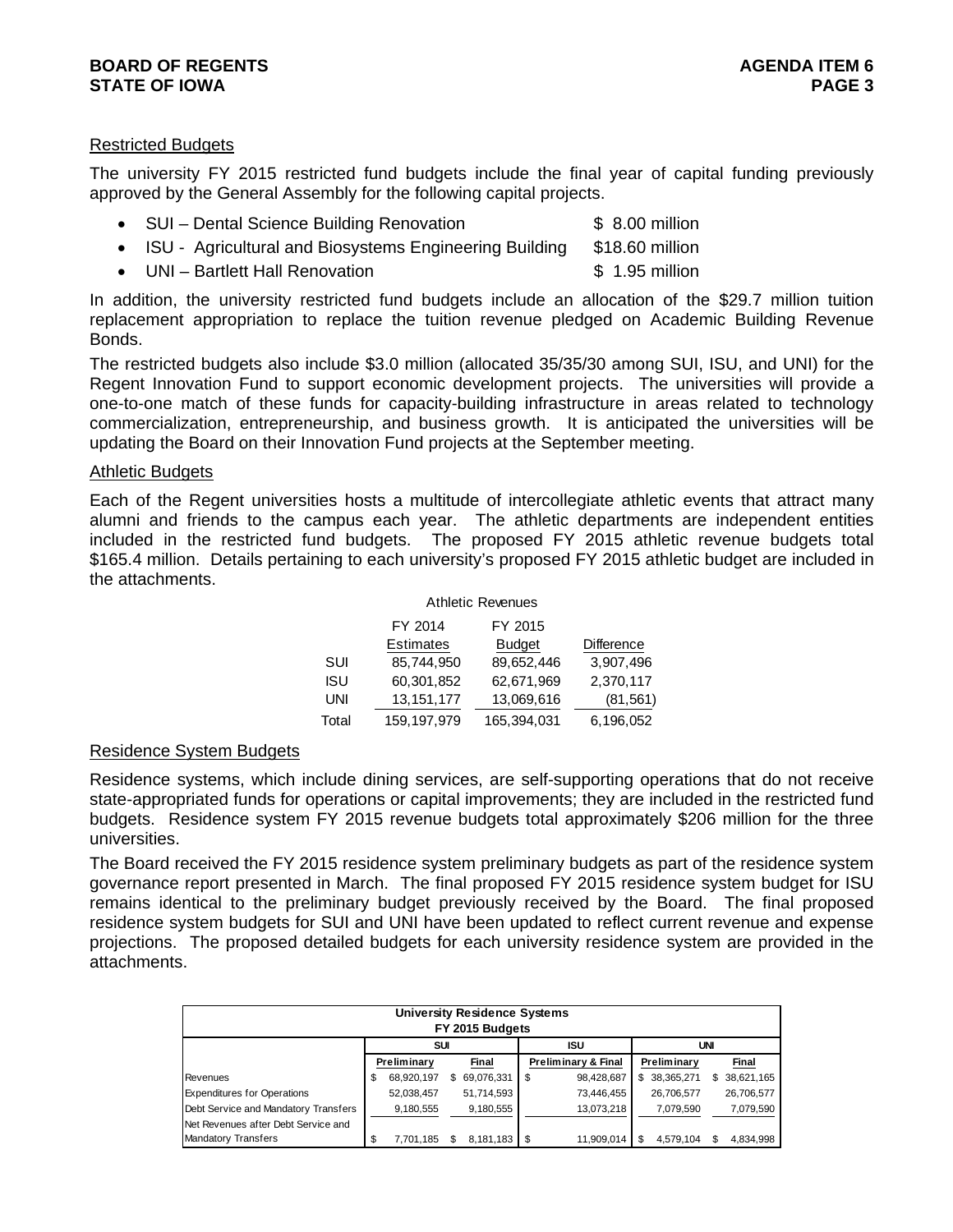# Special Schools

The Board approved the following FY 2015 budgets for the Iowa School for the Deaf, and the Iowa Braille and Sight Saving School at its June 2014 meeting. Each of the special schools received a 4% increase in state operating funding for FY 2015.

#### FY 2015 Special School Budgets

|              | Operating                             | Restricted | Total     |
|--------------|---------------------------------------|------------|-----------|
| ISD.         | \$10,398,918 \$1,000,526 \$11,399,444 |            |           |
| <b>IBSSS</b> | 8.628.077                             | 338.680    | 8.966.757 |

### Iowa Public Radio

In December 2004, the Board approved the creation of Iowa Public Radio, which includes a total of 23 radio stations at the University of Iowa (KSUI Radio Group); Iowa State University (WOI Radio Group); and at the University of Northern Iowa (KUNI Radio Group).

In June 2013, the Board renewed the Public Service Operating Agreement between Iowa Public Radio and the Board of Regents. Under the operating agreement, Iowa Public Radio manages the operations of the Radio Groups on behalf of the Board of Regents and Universities consistent with FCC requirements for license control, and serves as the primary fundraising entity.

For FY 2015, the General Assembly appropriated \$391,568 for IPR operations resulting in flat-funding (0% increase) when compared to FY 2014. At the June 2014 meeting, the Board approved IPR's request to restore university support for FY 2015 to the FY 2013 funding level (\$944,800). The additional support from the universities will allow it to develop a sustainable model resulting in IPR achieving its future financial goals. Iowa Public Radio intends to review its strategic plan with its Board of Directors and provide a revised university support funding plan to the Board of Regents at a future meeting. The proposed FY 2015 budget for Iowa Public Radio is contained in Attachment D on page 27.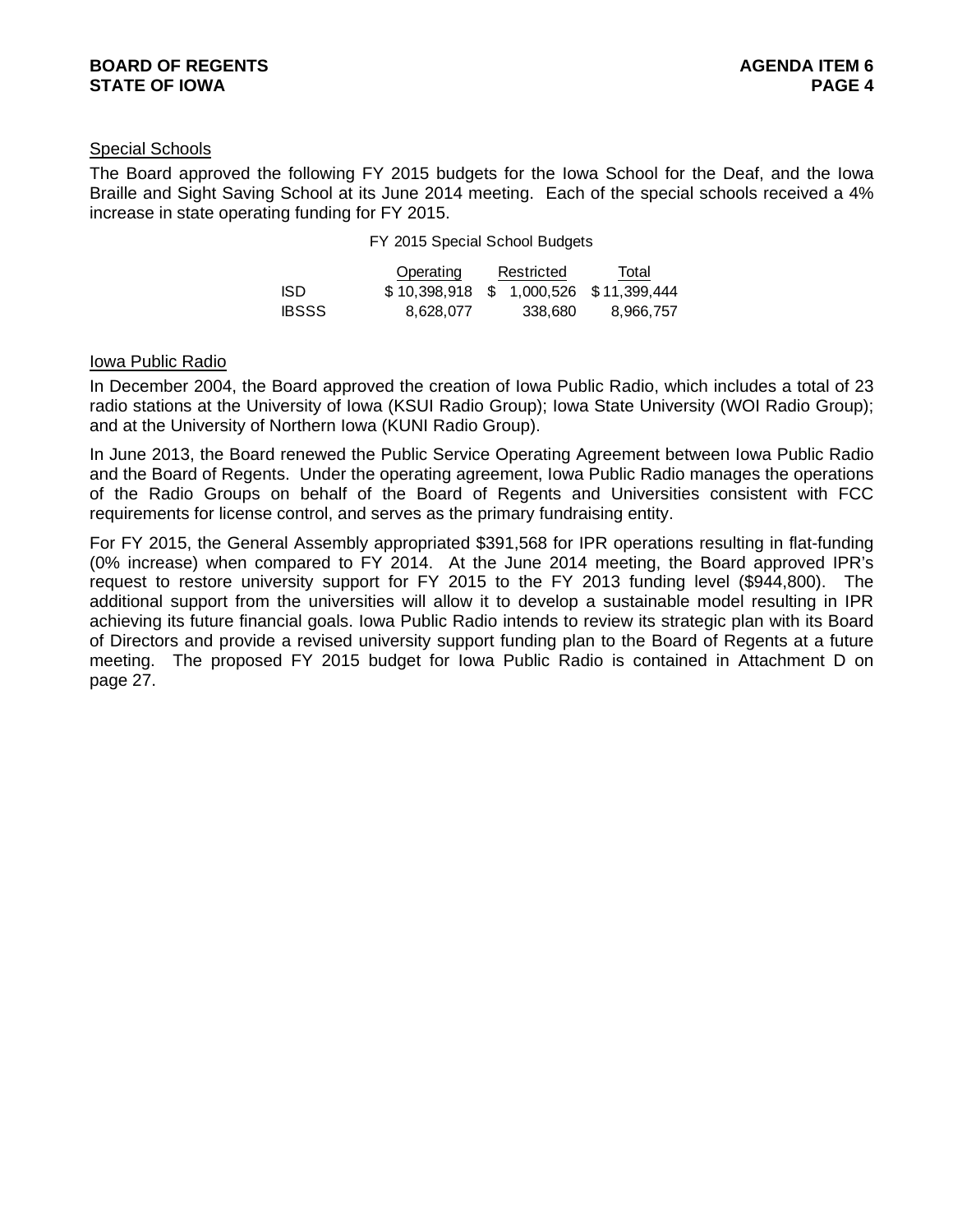|                                        | Subtotal           | \$245,929,091                                          | 18,774,994                                      | 425,231,000<br>48,388,529                 | 1,117,201,669<br>5,566,820        | 1,615,163,012           | \$1,861,092,103 | \$356,143,941                              | 603,375,836                | 227, 192, 812              | 13,428,564   | 1,200,141,153       | 445,300,579           | 18,415,920           | 11,476,736 | 65,833,664 | 24,291,593           | 630,000                 | 2,564,442<br>92,438,016 |                    | 660,950,950               | \$5,969,192 \$1,861,092,103   |
|----------------------------------------|--------------------|--------------------------------------------------------|-------------------------------------------------|-------------------------------------------|-----------------------------------|-------------------------|-----------------|--------------------------------------------|----------------------------|----------------------------|--------------|---------------------|-----------------------|----------------------|------------|------------|----------------------|-------------------------|-------------------------|--------------------|---------------------------|-------------------------------|
|                                        | Purpose<br>Special | \$5,969,192                                            |                                                 |                                           |                                   |                         | \$5,969,192     | \$1,086,486                                | 2,025,070                  | 227,336                    | 62,537       | 3,401,429           | 2,312,860             |                      | 128,445    |            |                      |                         | 60,442                  | 66,016             | 2,567,763                 |                               |
|                                        | <b>SCHS</b>        | \$659,456                                              |                                                 |                                           | 93,755                            | 93,755                  | \$753,211       | \$222,165                                  | 527,407                    |                            |              | 749,572             | 3,639                 |                      |            |            |                      |                         |                         |                    | 3,639                     | \$753,211                     |
|                                        | Family<br>Prac.    | \$1,788,265                                            | 7,500                                           |                                           |                                   | 7,500                   | \$1,795,765     |                                            | 199,696                    | 44,077                     | 5,000        | 248,773             | 1,546,992             |                      |            |            |                      |                         |                         |                    | 1,546,992                 | \$1,795,765                   |
|                                        | Hyg.<br>del        | \$4,402,615                                            |                                                 | 151,361                                   | 2,624,944                         | 2,776,305               | \$7,178,920     | \$264,110                                  | 4,238,325                  | 1,669,786                  |              | 6,172,221           | 869,009               |                      | 37,690     |            |                      |                         | 100,000                 |                    | 1,006,699                 | \$7,178,920                   |
| FY 2015 GENERAL FUND OPERATING BUDGETS | Oakdale<br>Campus  | \$2,186,558                                            | 5,000                                           | 990,000                                   | 90,000                            | 1,085,000               | \$3,271,558     |                                            | 103,068                    | 1,961,240                  |              | 2,064,308           | 168,500               |                      |            | 1,034,750  |                      |                         | 4,000                   |                    | 1,207,250                 | \$3,271,558                   |
| University of lowa                     | ado                |                                                        | 200,000                                         | 156,535                                   | 8,553,620                         | 8,910,155               | \$8,910,155     | \$578,807                                  | 5,240,813                  | 1,698,646                  | 151,483      | 7,669,749           | 850,294               |                      | 525        | 304,480    | 85,107               |                         |                         |                    | 1,240,406                 | \$26,880,443 \$8,910,155      |
|                                        | Psych.<br>Hosp.    |                                                        | 11,120                                          | 1,722,632                                 | 24,891,289<br>255,402             | 26,880,443              | \$26,880,443    | \$147,737                                  | 14,814,136                 | 6,637,208                  | 236,701      | 21,835,782          | 3,498,550             |                      | 19,460     | 1,519,600  | 7,051                |                         |                         |                    | 5,044,661                 |                               |
|                                        | Univ.<br>Hosp.     |                                                        | 16,683,379                                      | 3,920,001                                 | 5,186,418<br>1,080,948,061        | 1,106,737,859           | \$1,106,737,859 | \$82,823,974                               | 437,427,117                | 155,208,416                | 8,274,843    | 683,734,350         | 386,307,624           |                      | 6,390,616  | 28,601,834 | 1,703,435            |                         |                         |                    | 423,003,509               | \$699,595,000 \$1,106,737,859 |
|                                        | Gen.<br>Univ.      | \$230,923,005                                          | 1,867,995                                       | 425,231,000<br>41,448,000                 | 125,000                           | 468, 671, 995           | \$699,595,000   | \$271,020,662                              | 138,800,204                | 59,746,103                 | 4,698,000    | 474,264,969         | 49,743,111            | 18,415,920           | 4,900,000  | 34,373,000 | 22,496,000           | 630,000                 | 92,372,000<br>2,400,000 |                    | 225,330,031               |                               |
|                                        |                    | Supplemental-Nonrecurring<br>APPROPRIATIONS<br>General | Federal Support<br><b>RESOURCES</b><br>Interest | Reimb. Indirect Costs<br>Tuition and Fees | Sales and Service<br>Other Income | Subtotal - Inst. Income | TOTAL REVENUES  | Fac. & Inst. Off. Salaries<br>EXPENDITURES | Prof.& Sci. Staff Salaries | General Service Staff Sal. | Hourly Wages | Subtotal - Salaries | Supplies and Services | Library Acquisitions | Rentals    | Utilities  | <b>Bldg. Repairs</b> | Auditor of State Reimb. | Equipment               | Aid to Individuals | Subtotal - Other Expenses | TOTAL EXPENDITURES            |

# **BOARD OF REGENTS**<br> **BOARD OF REGENTS**<br> **BOARD OF IOWA**<br>
PAGE 5 **STATE OF IOWA**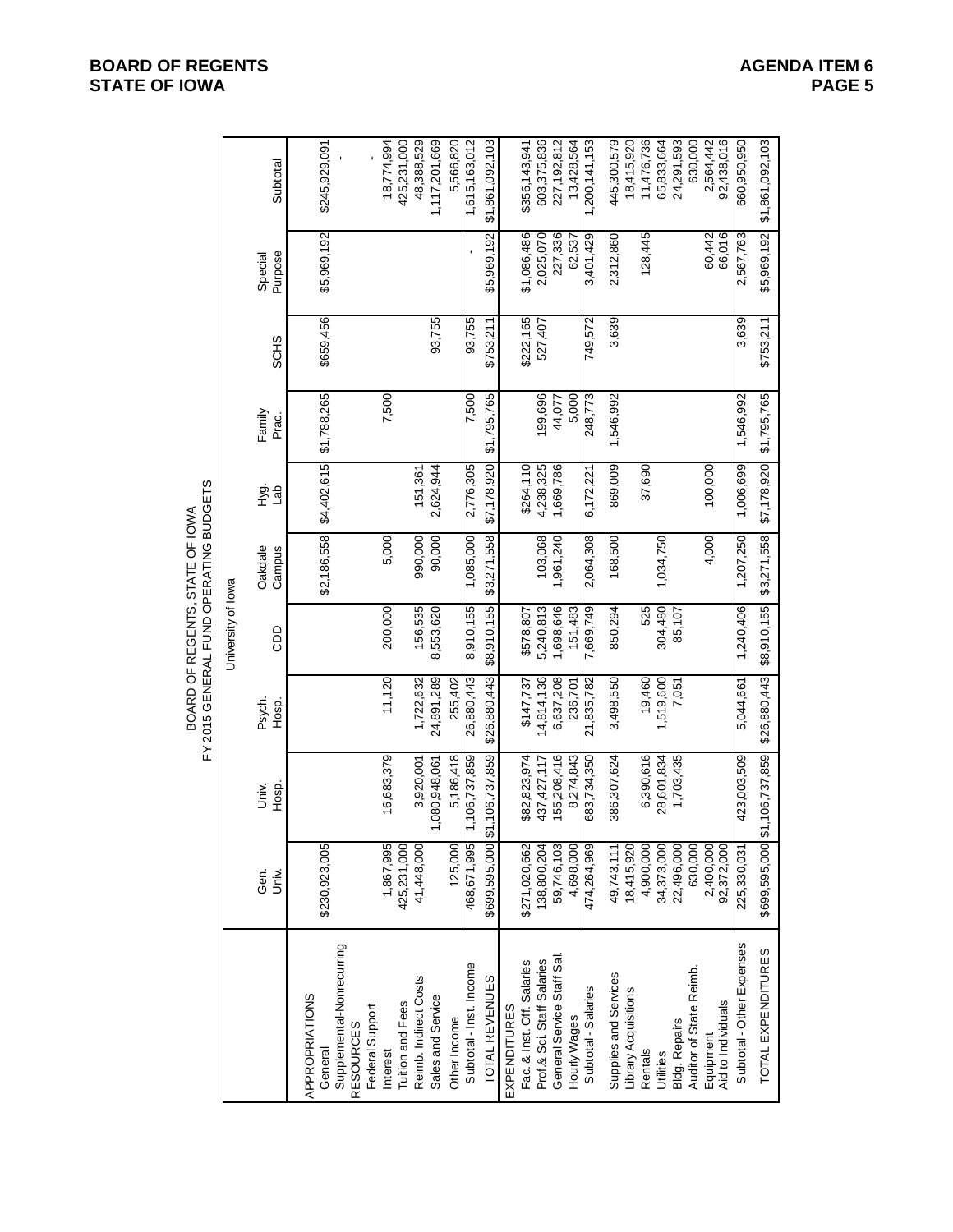|                                                    |                             | Operating<br>FY 2015<br>Total | \$592,582,418<br>4,000,000                             | 22,325,994<br>14,873,321                        | 883,861,226      | 67,521,448<br>1,122,751,297                | 7,003,190    | 2,118,336,476         | \$2,714,918,894 | 691,072,930                                       | 771,961,959                | 302,358,810               | 20,933,056   | 1,786,326,755       | 531,779,593           | 32,425,029           | 13,771,157 | 100,347,621      | 46,864,549           | 1,553,300               | 8,831,709 | 193,019,181        | 928,592,139               | \$8,628,077 \$2,714,918,894 |
|----------------------------------------------------|-----------------------------|-------------------------------|--------------------------------------------------------|-------------------------------------------------|------------------|--------------------------------------------|--------------|-----------------------|-----------------|---------------------------------------------------|----------------------------|---------------------------|--------------|---------------------|-----------------------|----------------------|------------|------------------|----------------------|-------------------------|-----------|--------------------|---------------------------|-----------------------------|
|                                                    |                             | <b>BSSS</b>                   | \$3,915,741                                            | 411,351                                         |                  | 41,270<br>4,259,715                        |              | 4,712,336             | \$8,628,077     | \$5,095,148                                       | 342,610                    | 1,278,154                 |              | 6,715,912           | 1,155,545             | 8,700                |            | 304,750          | 320,670              | 30,000                  | 92,500    |                    | 1,912,165                 |                             |
|                                                    |                             | SD                            | \$9,473,908                                            | 56,970<br>1,000                                 |                  | 806,520                                    | 60,520       | 925,010               | \$10,398,918    | \$3,483,036                                       | 2,069,212                  | 2,451,933                 |              | 8,004,181           | 1,171,501             | 8,400                |            | 388,250          | 712,286              | 36,000                  | 78,300    |                    | 2,394,737                 |                             |
|                                                    |                             | Subtotal                      | \$95,743,709<br>4,000,000                              | 800,000                                         | 76,890,226       | 483,393<br>1,316,649                       |              | 79,490,268            | \$179,233,977   | \$75,987,805                                      | 34,424,001                 | 25,300,911                | 1,799,492    | 37,512,209          | 17,225,349            | 1,992,009            | 822,421    | 5,799,257        | 1,400,000            | 285,100                 | 496,467   | 13,701,165         | 41,721,768                | \$179,233,977 \$10,398,918  |
|                                                    | University of Northern lowa | Purpose<br>Special            | \$6,566,977                                            |                                                 |                  |                                            |              |                       | \$6,566,977     | \$329,973                                         | 1,075,715                  | 125,114                   | 51,870       | 582,672             | 4,984,305             |                      |            |                  |                      |                         |           |                    | 4,984,305                 | \$6,566,977                 |
| FY 2015 GENERAL FUND OPERATING BUDGETS (continued) |                             | Gen.<br>Univ.                 | \$89,176,732<br>4,000,000                              | 800,000                                         | 76,890,226       | 1,316,649<br>483,393                       |              | 79,490,268            | \$172,667,000   | \$75,657,832                                      | 33,348,286                 | 25,175,797                | 1,747,622    | 35,929,537          | 12,241,044            | 1,992,009            | 822,421    | 5,799,257        | 1,400,000            | 285,100                 | 496,467   | 13,701,165         | 36,737,463                | \$172,667,000               |
| BOARD OF REGENTS, STATE OF IOWA                    |                             | Subtotal                      | \$237,519,969                                          | 14,405,000<br>2,750,000                         | 381,740,000      | 17,775,000                                 | 1,375,850    | 418,045,850           | \$655,565,819   | \$250,363,000                                     | 131,750,300                | 46,135,000                | 5,705,000    | 433,953,300         | 66,926,619            | 12,000,000           | 1,472,000  | 28,021,700       | 20,140,000           | 572,200                 | 5,600,000 | 86,880,000         | 221,612,519               | \$655,565,819               |
|                                                    |                             | Purpose<br>Special            | \$8,420,563                                            |                                                 |                  |                                            |              |                       | \$8,420,563     | \$2,238,000                                       | 3,050,300                  | 235,000                   |              | 5,523,300           | 2,897,263             |                      |            |                  |                      |                         |           |                    | 2,897,263                 | \$8,420,563                 |
|                                                    | lowa State University       | Coop.<br>Ex.                  | \$18,266,722                                           | 9,000,000                                       |                  |                                            |              | 9,000,000             | \$27,266,722    | \$6,500,000                                       | 16,500,000                 | 1,000,000                 | 105.000      | 24,105,000          | 3,085,222             |                      | 50,000     | 6,500            |                      |                         |           | 20,000             | 3,161,722                 | \$27,266,722                |
|                                                    |                             | Station<br>g.<br>Ex           | \$29,886,87                                            | 5,405,000                                       |                  |                                            |              | 5,405,000             | \$35,291,87     | \$20,700,000                                      | 8,200,000                  | 2,300,000                 | 200,000      | 31,400,000          | 2,564,677             |                      | 22,000     | 15,200           | 40,000               |                         | 600,000   | 650,000            | 3,891,877                 |                             |
|                                                    |                             | Gen.<br>Univ.                 | \$180,945,807                                          | 2,750,000                                       | 381,740,000      | 17,775,000                                 | 1,375,850    | 403,640,850           | \$584,586,657   | \$220,925,000                                     | 104,000,000                | 42,600,000                | 5,400,000    | 372,925,000         | 58,379,457            | 12,000,000           | 1,400,000  | 28,000,000       | 20,100,000           | 572,200                 | 5,000,000 | 86,210,000         | 211,661,657               | \$584,586,657 \$35,291,87   |
|                                                    |                             |                               | Supplemental-Nonrecurring<br>APPROPRIATIONS<br>General | Federal Support<br><b>RESOURCES</b><br>Interest | Tuition and Fees | Reimb. Indirect Costs<br>Sales and Service | Other Income | Subtotal-Inst. Income | TOTAL REVENUES  | Fac. & Inst. Off. Salaries<br><b>EXPENDITURES</b> | Prof.& Sci. Staff Salaries | General Service Staff Sal | Hourly Wages | Subtotal - Salaries | Supplies and Services | Library Acquisitions | Rentals    | <b>Utilities</b> | <b>Bldg. Repairs</b> | Auditor of State Reimb. | Equipment | Aid to Individuals | Subtotal - Other Expenses | TOTAL EXPENDITURES          |

# **BOARD OF REGENTS**<br> **BOARD OF REGENTS**<br> **BOARD OF IOWA**<br>
PAGE 6 **STATE OF IOWA**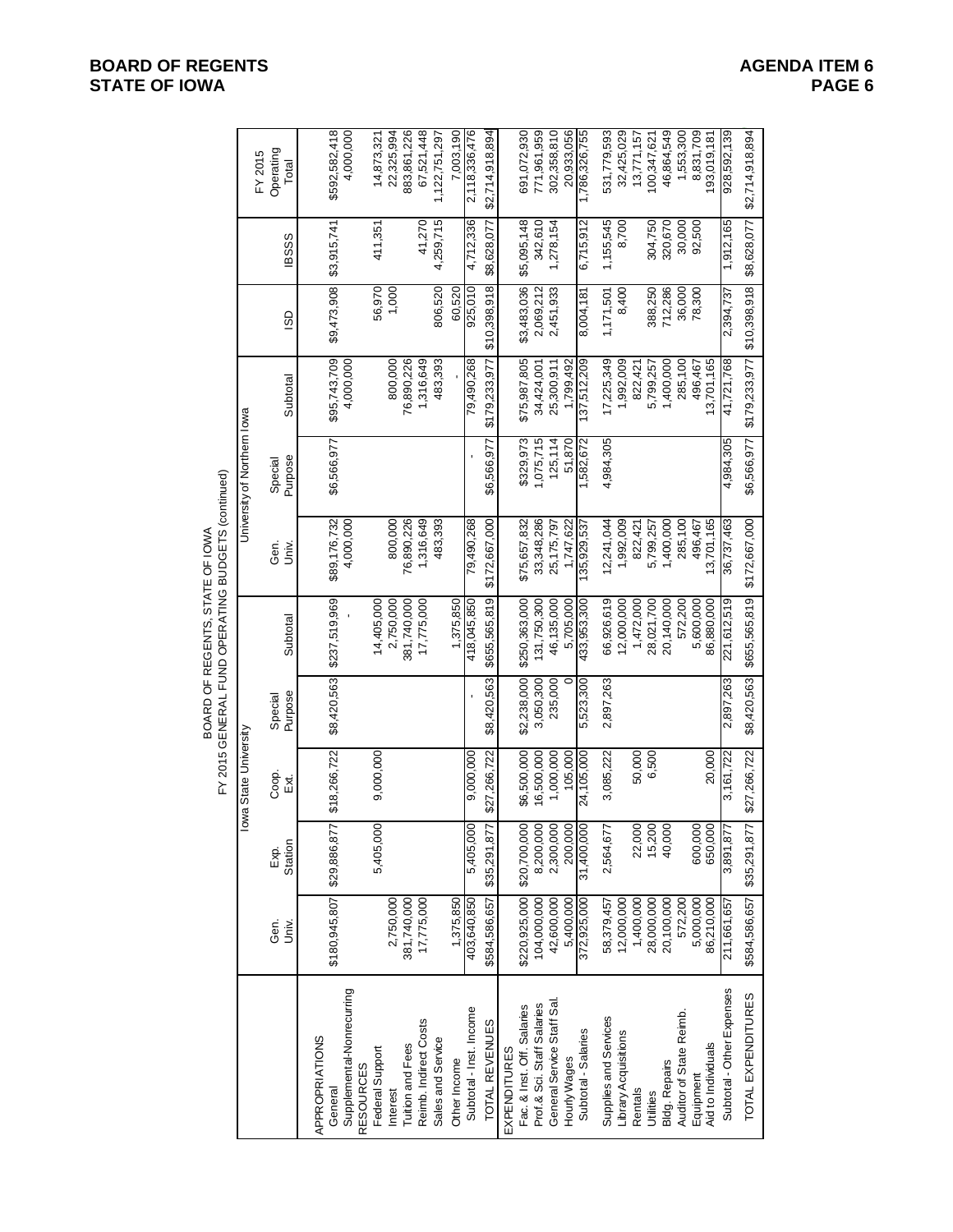|                                |                 | FY 2015 RESTRICTED FUNDS BUDGETS<br>BOARD OF REGENTS<br>STATE OF IOWA |               |             |              |                                |
|--------------------------------|-----------------|-----------------------------------------------------------------------|---------------|-------------|--------------|--------------------------------|
|                                | $\overline{5}$  | $\overline{5}$                                                        | ξ             | GS          | <b>IBSSS</b> | Restricted<br>FY 2015<br>Total |
| APPROPRIATIONS                 |                 |                                                                       |               |             |              |                                |
| Innovation Fund                | \$1,050,000     | \$1,050,000                                                           | \$900,000     |             |              | \$3,000,000                    |
| <b>Tuition Replacement</b>     | 10,534,067      | 12,919,834                                                            | 6,281,522     |             |              | 29,735,423                     |
| Capital                        | 8,000,000       | 18,600,000                                                            | 1,947,000     |             |              | 28,547,000                     |
| Other                          | 278,848         | 288,000                                                               |               |             |              | 566,848                        |
| <b>RESOURCES</b>               |                 |                                                                       |               |             |              |                                |
| Federal Support                | 319,876,000     | 173,000,000                                                           | 24,029,279    | \$287,026   | \$249,280    | 517,441,585                    |
| Interest                       | 30,214,000      | 200,000                                                               | 1,723,000     | 500         |              | 32,137,500                     |
| Tuition and Fees               | 60,170,000      | 16,000,000                                                            | 20,161,884    |             |              | 96,331,884                     |
| Reimbursed Indirect Costs      | 25,133,000      | 10,000,000                                                            |               |             |              | 35,133,000                     |
| Sales and Service              | 660,583,000     | 55,000,000                                                            | 85,060,938    | 710,000     |              | 801,353,938                    |
| Other Income                   | 502,762,933     | 383,000,000                                                           | 26,633,728    | 3,000       | 89,400       | 912,489,061                    |
| Subtotal - Inst. Income        | 1,598,738,933   | 637,200,000                                                           | 57,608,829    | 1,000,526   | 338,680      | 2,394,886,968                  |
| TOTAL REVENUES                 | \$1,618,601,848 | \$670,057,834                                                         | \$166,737,351 | \$1,000,526 | \$338,680    | \$2,456,736,239                |
| <b>EXPENDITURES</b>            |                 |                                                                       |               |             |              |                                |
| Fac. & Inst. Off. Salaries     | \$303,542,113   | \$69,000,000                                                          | \$7,357,012   | \$388,138   | \$47,545     | \$380,334,808                  |
| Prof.& Sci. Staff Salaries     | 250,333,000     | 102,000,000                                                           | 21,987,928    | 62,030      |              | 374,382,958                    |
| General Service Staff Salaries | 56,333,000      | 43,000,000                                                            | 12,292,218    | 152,999     |              | 111,778,217                    |
| Hourly Wages                   | 28,326,000      | 24,000,000                                                            | 7,078,109     |             |              | 59,404,109                     |
| Subtotal - Salaries            | 638,534,113     | 238,000,000                                                           | 48,715,267    | 603,167     | 47,545       | 925,900,092                    |
| Prof. and Scientific Supplies  | 373, 151, 480   | 225,857,834                                                           | 48,881,866    | 273,886     | 233,735      | 648,398,801                    |
| Library Acquisitions           | 117,000         |                                                                       | 35,000        | 600         | 1,000        | 153,600                        |
| Rentals                        | 10,366,255      |                                                                       | 928,306       |             |              | 11,294,561                     |
| Utilities                      | 15,013,000      | 13,200,000                                                            | 2,925,874     | 52,273      | 30,000       | 31,221,147                     |
| <b>Building Repairs</b>        | 7,993,000       | 6,000,000                                                             | 4,026,911     | 37,500      |              | 18,057,411                     |
| Auditor of State               |                 |                                                                       |               | 3,100       |              | 3,100                          |
| Equipment                      | 57,839,000      | 15,000,000                                                            | 1,725,783     | 30,000      | 26,400       | 74,621,183                     |
| Student Aid                    | 65,747,000      | 57,000,000                                                            | 21,460,344    |             |              | 144,207,344                    |
| Debt Service                   | 99,845,000      | 40,000,000                                                            | 27,772,000    |             |              | 167,617,000                    |
| Plant Capital                  | 349,996,000     | 75,000,000                                                            | 10,266,000    |             |              | 435,262,000                    |
| Subtotal - Other Expenses      | 980,067,735     | 432,057,834                                                           | 118,022,084   | 397,359     | 291,135      | 1,530,836,147                  |
| TOTAL EXPENDITURES             | \$1,618,601,848 | \$670,057,834                                                         | \$166,737,351 | \$1,000,526 | \$338,680    | \$2,456,736,239                |

# **BOARD OF REGENTS**<br> **BOARD OF REGENTS**<br> **BOARD OF IOWA**<br>
PAGE 7 **STATE OF IOWA**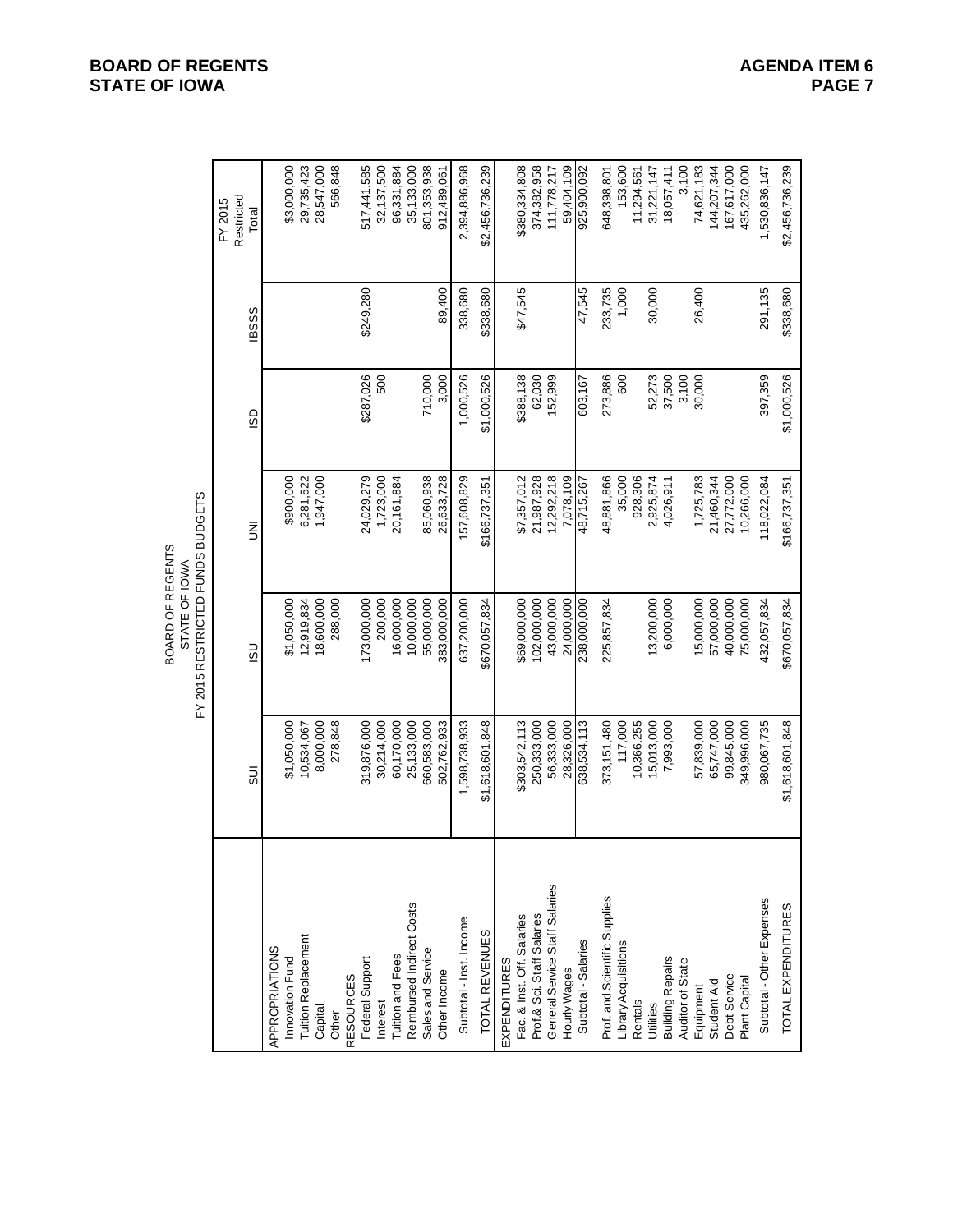|                                |                 | FY 2015 ALL FUNDS BUDGETS<br>BOARD OF REGENTS<br>STATE OF IOWA |               |              |              |                               |
|--------------------------------|-----------------|----------------------------------------------------------------|---------------|--------------|--------------|-------------------------------|
|                                | $\frac{1}{5}$   | $\frac{1}{2}$                                                  | Ξ             | <b>GS</b>    | <b>IBSSS</b> | FY 2015<br>All Funds<br>Total |
|                                |                 |                                                                |               |              |              |                               |
| APPROPRIATIONS<br>General      | \$245,929,091   | \$237,519,969                                                  | \$95,743,709  | \$9,473,908  | \$3,915,741  | \$592,582,418                 |
| Supplemental-Nonrecurring      |                 |                                                                | 4,000,000     |              |              | 4,000,000                     |
| Innovation                     | 1,050,000       | 1,050,000                                                      | 900,000       |              |              | 3,000,000                     |
| Tuition Replacemen             | 10,534,067      | 12,919,834                                                     | 6,281,522     |              |              | 29,735,423                    |
| Capital                        | 8,000,000       | 18,600,000                                                     | 1,947,000     |              |              | 28,547,000                    |
| Other                          | 278,848         | 288,000                                                        |               |              |              | 566,848                       |
| <b>RESOURCES</b>               |                 |                                                                |               |              |              |                               |
| Federal Support                | 319,876,000     | 187,405,000                                                    | 24,029,279    | 343,996      | 660,631      | 532,314,906                   |
| Interest                       | 48,988,994      | 2,950,000                                                      | 2,523,000     | 1,500        |              | 54,463,494                    |
| Tuition and Fees               | 485,401,000     | 397,740,000                                                    | 97,052,110    |              |              | 980,193,110                   |
| Reimb. Indirect Costs          | 73,521,529      | 27,775,000                                                     | 1,316,649     |              | 41,270       | 102,654,448                   |
| Sales and Service              | 1,777,784,669   | 55,000,000                                                     | 85,544,331    | 1,516,520    | 4,259,715    | 1,924,105,235                 |
| Other Income                   | 508,329,753     | 384,375,850                                                    | 26,633,728    | 63,520       | 89,400       | 919,492,251                   |
| Subtotal - Inst. Income        | 3,213,901,945   | 1,055,245,850                                                  | 237,099,097   | 1,925,536    | 5,051,016    | 4,513,223,444                 |
| S<br><b>TOTAL REVENUE</b>      | \$3,479,693,951 | 1,325,623,653                                                  | 345,971,328   | \$11,399,444 | \$8,966,757  | \$5,171,655,133               |
| EXPENDITURES                   |                 |                                                                |               |              |              |                               |
| Fac. & Inst. Off. Salaries     | \$659,686,054   | \$319,363,000                                                  | \$83,344,817  | \$3,871,174  | \$5,142,693  | \$1,071,407,738               |
| Prof.& Sci. Staff Salaries     | 853,708,836     | 233,750,300                                                    | 56,411,929    | 2,131,242    | 342,610      | 1,146,344,917                 |
| General Service Staff Sal      | 283,525,812     | 89,135,000                                                     | 37,593,129    | 2,604,932    | 1,278,154    | 414,137,027                   |
| Hourly Wages                   | 41,754,564      | 29,705,000                                                     | 8,877,601     |              |              | 80,337,165                    |
| Subtotal - Salaries            | 1,838,675,266   | 671,953,300                                                    | 186,227,476   | 8,607,348    | 6,763,457    | 2,712,226,847                 |
| Prof. and Scientific Supp      | 818,452,059     | 292,784,453                                                    | 66,107,215    | 1,445,387    | 1,389,280    | 1,180,178,394                 |
| Library Acquisitions           | 18,532,920      | 12,000,000                                                     | 2,027,009     | 9,000        | 9,700        | 32,578,629                    |
| Rentals                        | 21,842,991      | 1,472,000                                                      | 1,750,727     |              |              | 25,065,718                    |
| Utilities                      | 80,846,664      | 41,221,700                                                     | 8,725,131     | 440,523      | 334,750      | 131,568,768                   |
| Bldg. Repairs                  | 32,284,593      | 26,140,000                                                     | 5,426,911     | 749,786      | 320,670      | 64,921,960                    |
| Auditor of State Reimb.        | 630,000         | 572,200                                                        | 285,100       | 39,100       | 30,000       | 1,556,400                     |
| Equipment                      | 60,403,442      | 20,600,000                                                     | 2,222,250     | 108,300      | 118,900      | 83,452,892                    |
| Aid to Individuals             | 158,185,016     | 143,880,000                                                    | 35,161,509    |              |              | 337,226,525                   |
| Debt Service                   | 99,845,000      | 40,000,000                                                     | 27,772,000    |              |              | 167,617,000                   |
| Plant Capital                  | 349,996,000     | 75,000,000                                                     | 10,266,000    |              |              | 435,262,000                   |
| Subtotal - Other Expenses      | 1,641,018,685   | 653,670,353                                                    | 159,743,852   | 2,792,096    | 2,203,300    | 2,459,428,286                 |
| <b>TURES</b><br>TOTAL EXPENDIT | \$3,479,693,951 | \$1,325,623,653                                                | \$345,971,328 | \$11,399,444 | \$8,966,757  | \$5,171,655,133               |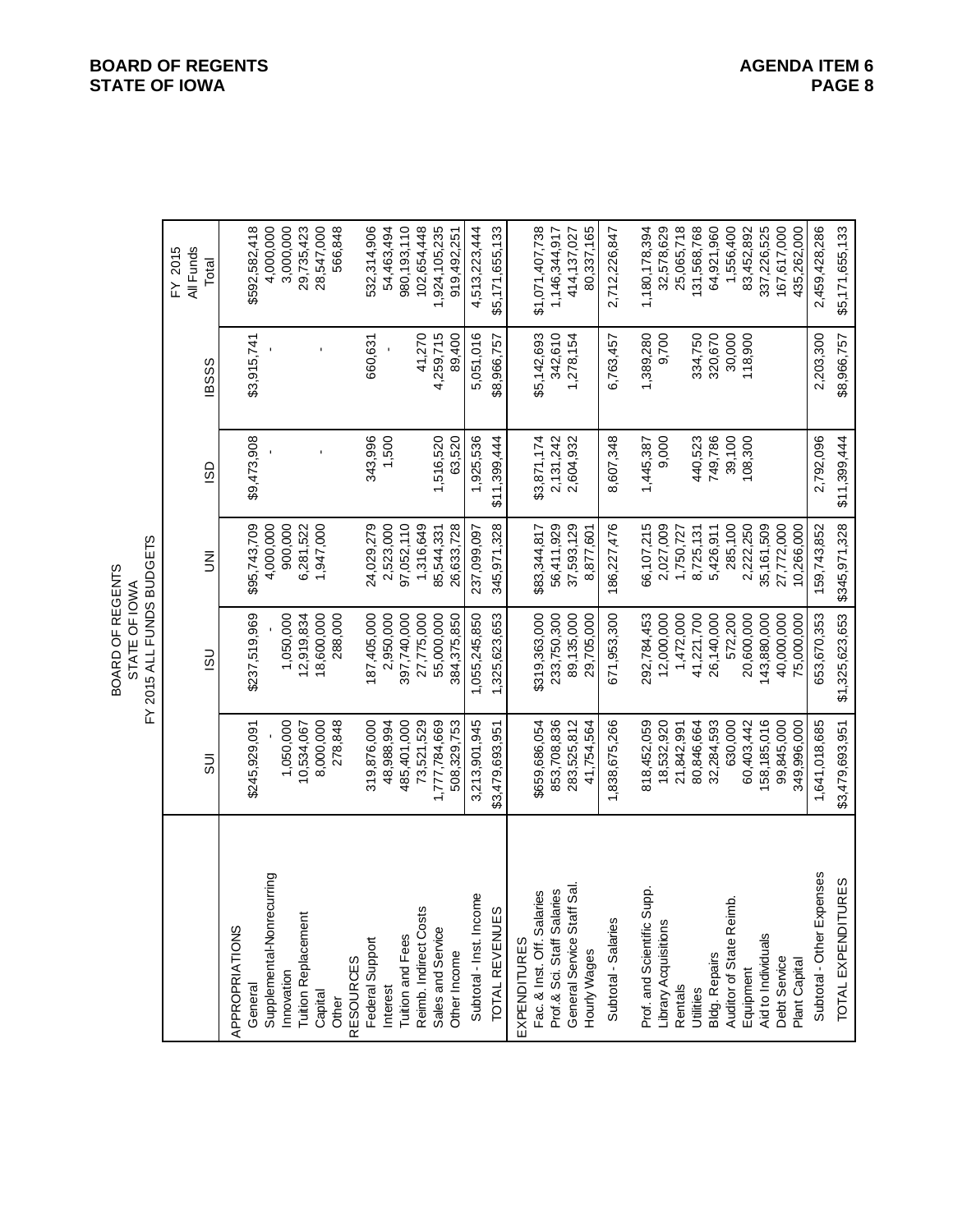# **FY 2015 BUDGETS – UNIVERSITY OF IOWA**

The FY 2015 General University budget has been developed based on the most current information available regarding revenue projections and an expenditure plan guided by the University's strategic plan – Renewing the Iowa Promise: Great Opportunities – Bold Expectations. The FY 2015 budget supports four complementary, mutually supporting areas identified in the strategic plan. All other SUI budgets were developed under similar or identical policies and budget guidelines.

- 1. Student Success The University's goal for enrollment growth is to increase new resident undergraduate students over the next five years. SUI will make selected investments in faculty and student support services to ensure that progress in increasing the four-year graduation and placement rates continues. Additional investment will be made to effectively manage applications, registration, financial aid, and other student data.
- 2. Knowledge and Practice SUI is committed to advancing knowledge and education through discovery, application, and creative work. New tenure track faculty will be hired in areas of demand to bring unique educational experiences to the classroom.
- 3. New Frontiers in the Arts In addition to rebuilding the arts facilities from the destruction caused by the 2008 flood, SUI will bring together the full range of the art programs in innovative ways that will generate educational opportunities and stimulate creative work among students, faculty, and staff.
- 4. Better Futures for Iowans The University will expand its public engagement to contribute to economic and cultural vitality and to the quality of life of Iowans. The University has aligned resources with important state needs including economic development initiatives, providing more Iowa resident graduates, and outreach.

#### SUI FY 2015 General University Operating Budget

Tuition revenues comprise approximately 61% of the \$699.6 million General University revenue budget with 33% coming from state appropriations. Projected changes in these revenue sources, as well as indirect cost recoveries and interest income, result in \$19.2 million in incremental revenue when compared to the FY 2014 budget.

| FY 2014 Budget                    | \$680.4 million |              |
|-----------------------------------|-----------------|--------------|
| Revenue Changes:                  |                 |              |
| Appropriation                     | 89              | million      |
| Tuition                           | 12.3            | million      |
| Indirect Cost Recoveries/Interest | (2.0)           | million      |
| Revenue Increase                  |                 | 19.2 million |
| FY 2015 Budget                    | \$699.6 million |              |



The General University's FY 2015 operating appropriation of \$230.9 million is 4.0% greater (\$8.9 million) than FY 2014.

In December 2013, the Board froze tuition (0% increase) for FY 2015 for undergraduate resident students and approved a 1.8% increase for nonresident undergraduates and for most graduate and professional students (College of Law's Juris Doctor tuition was reduced by 16.4%). The University anticipates an incoming freshman class larger than Fall 2013 and projects increased first year enrollments in the College of Law and a higher number of Iowa resident students. Graduate student enrollment is expected to remain lower than previous years. The University projects \$12.3 million in additional FY 2015 tuition revenue when compared to the FY 2014.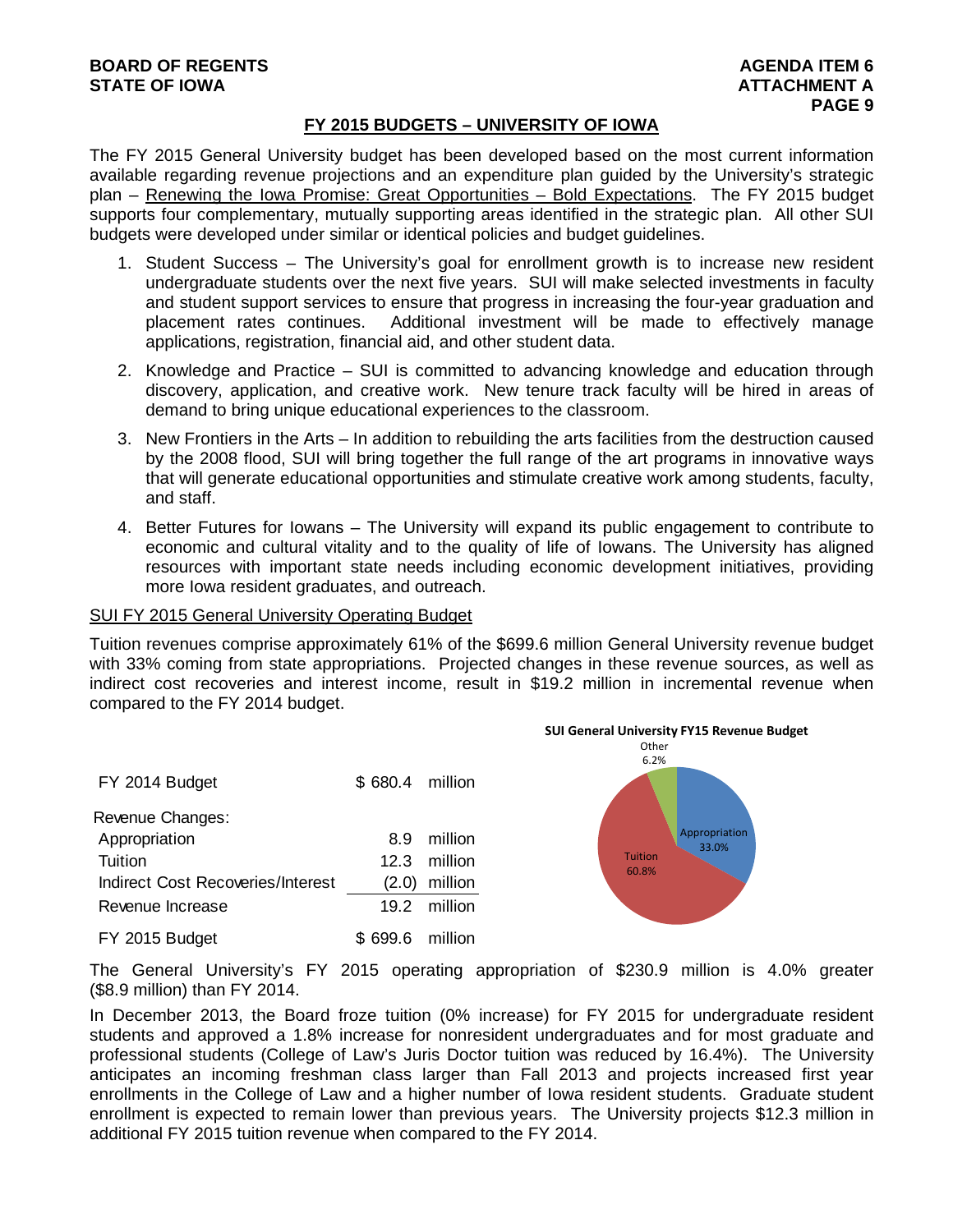# **BOARD OF REGENTS AGENTS** AGENDA ITEM 6 **STATE OF IOWA AND RESERVE A LOCAL CONSUMING A LOCAL CONSUMING A LOCAL CONSUMING A LOCAL CONSUMING A LOCAL CONSUMING A LOCAL CONSUMING A LOCAL CONSUMING A LOCAL CONSUMING A LOCAL CONSUMING A LOCAL CONSUMING A LOCAL CONSUMI**

Current projections indicate FY 2015 indirect cost recoveries will decrease 4% (\$1.7 million) from the FY 2014 budget. Federal budget cutbacks continue to affect indirect cost recoveries although gains in research funding from gifts, corporate, and non-profit organizations are expected to continue. Interest income is expected to decrease \$0.3 million in FY 2015.

In addition to the \$19.2 million in incremental revenues previously described, the University plans to internally reallocate \$13.4 million from collegiate and administrative units to support strategic initiatives. The University's FY 2015 reallocation policy was guided by the overall operational plan coupled with final determination of available resources and the need to fund unavoidable and essential cost increases. The majority of the new or reallocated funds are budgeted to support Student Success initiatives (undergraduate, graduate, professional) including new faculty hires in high-demand areas, reducing time to degree, living-learning community expansion, research opportunities, classroom improvements, career advisement and placement, and graduate program alignment to market demand. The following summarizes the uses of the incremental and reallocated revenues.

| <b>Access and Enrollment Growth</b>   |  | 3.3 million   |
|---------------------------------------|--|---------------|
| <b>Student Success</b>                |  | 25.2 million  |
| Scholarly Inquiry/Creative Work       |  | $0.3$ million |
| <b>Arts Synergies</b>                 |  | $0.8$ million |
| Outreach/Civic Engagement             |  | 0.1 million   |
| <b>Efficiency &amp; Effectiveness</b> |  | 1.1 million   |
| <b>Strategic Priorities</b>           |  | 1.8 million   |
| Total                                 |  | 32.6 million  |

The University implemented the terms of all collective bargaining agreements, the salary policy approved by the Board, and charges fringe benefits consistent with federally approved rate structures. The General Education Fund portion of the bargained salary cost increases is estimated at \$1.2 million. The cost increase includes annualization from the previous year and current year contract costs.

In April 2014, the University completed negotiations with the federal government establishing the FY 2015 fringe benefit rates for each employee category. Annual changes in the approved rates are attributable to cumulative historic costs of covered benefits, salary changes, University driven cost saving measures, and employee utilization of benefits. For FY 2015, the General University benefit costs related to merit staff, faculty, and P&S employees will decrease by \$2.1 million.

The University expects utility costs to remain flat for FY 2015. These expenses include the General University's share of renewal and improvement costs for expanded plant and distribution systems serving the campus, energy conservation investments, and general inflationary increases for supplies, services, fuel and purchased electricity.

The projected cost of custodial services, information technology, utilities, and general maintenance for new or improved General University supported buildings for FY 2015 is expected to be \$1.7 million. This amount includes funds for the Pappajohn Biomedical Discovery Building, the Indoor Turf Facility for Student Recreation (Athletics contribution is excluded), and the Library Learning Commons.

The \$699.6 million General University budget allocated by function is shown below. Expenses related to instruction, academic support, scholarships and fellowships, and plant operations and maintenance comprise approximately 86% of all general university expenses.

| General University Spending By Function |         |         |  |  |  |  |  |
|-----------------------------------------|---------|---------|--|--|--|--|--|
| (\$ in thousands)                       |         |         |  |  |  |  |  |
|                                         | FY 2015 | % Total |  |  |  |  |  |
| Instruction                             | 298,762 | 42.7%   |  |  |  |  |  |
| Research                                | 17,142  | 2.5%    |  |  |  |  |  |
| <b>Public Service</b>                   | 2.814   | 0.4%    |  |  |  |  |  |
| Academic Support                        | 103,325 | 14.8%   |  |  |  |  |  |
| <b>Student Services</b>                 | 24,404  | 3.5%    |  |  |  |  |  |
| <b>Institutional Support</b>            | 55,706  | 8.0%    |  |  |  |  |  |
| Operations & Maintenance of Plant       | 105,070 | 15.0%   |  |  |  |  |  |
| Scholarships & Fellowships              | 92,372  | 13.2%   |  |  |  |  |  |
| Total                                   | 699.595 | 100.0%  |  |  |  |  |  |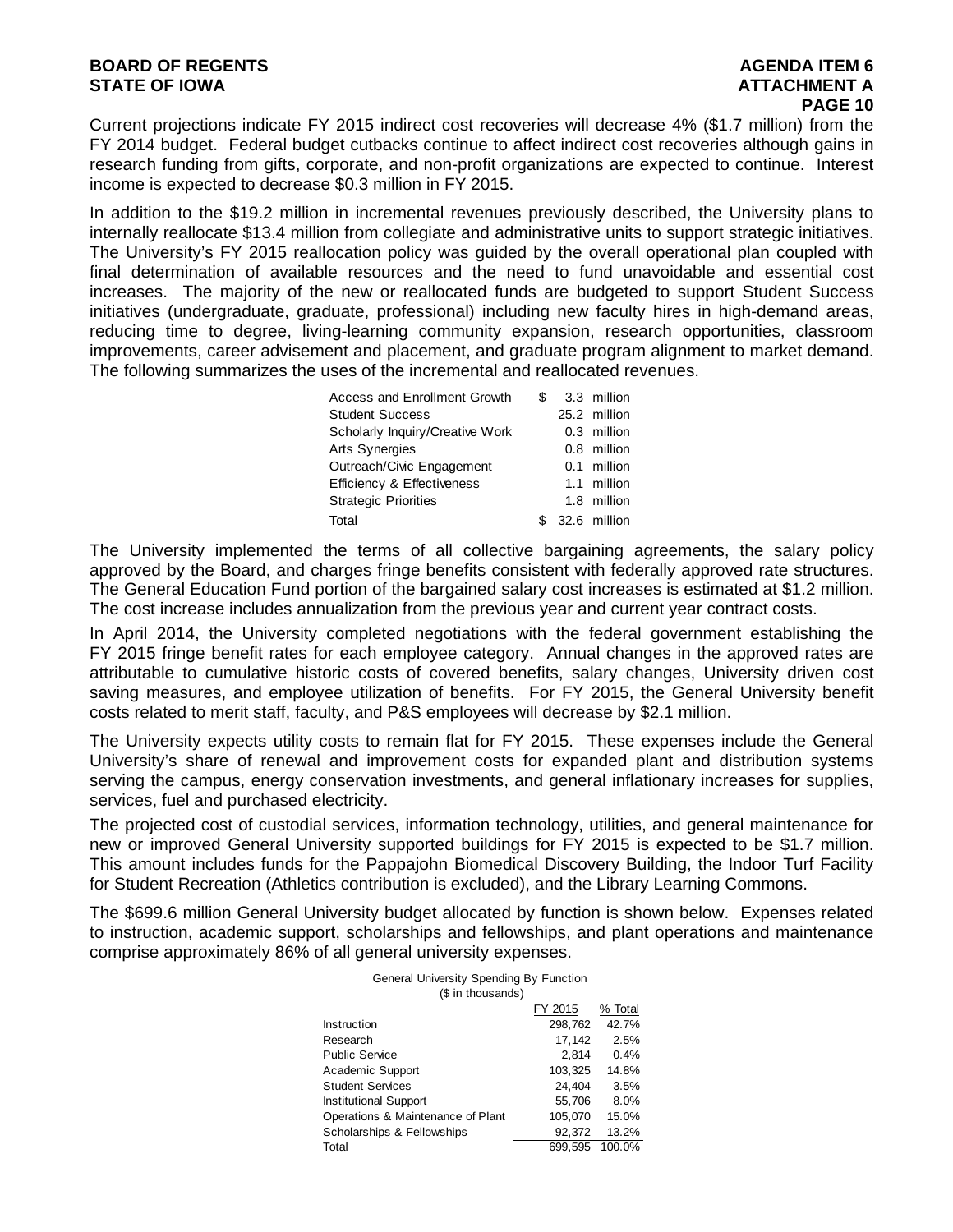### SUI FY 2015 Special Purpose Appropriations

The proposed operating budgets for SUI's special purpose units are provided on page 5. The consolidated special purpose budget (\$6.0 million) includes Primary Health Care, State Cancer Registry, Online Advanced Placement Academy, Substance Abuse Consortium, Biocatalysis, Iowa Registry for Congenital and Inherited Disorders, Non-Profit Resource Center, Iowa Flood Center, Entrepreneurship Initiative, and Economic Development. All special purpose units were flat-funded (0% increase) when compared to FY 2014.

The chart provided below lists SUI's special purpose units that received state operating funding for FY 2015. The final FY 2009 appropriation amounts for each unit are also provided (where applicable) for comparison purposes. Funding for most special purpose units has remained flat the last three years and continues to be approximately 20% less than FY 2009 amounts.

The State Hygienic Laboratory appropriation was increased \$866,000 for FY 2014 to support State mandated and related public health activities, restoring it to approximate FY 2009 levels. Funding for the Online Placement Academy began in FY 2012, the Iowa Flood Center in FY 2013, and the Entrepreneurship Initiative in FY 2014.

|                                             | <b>FINAL FY 2009</b> | FY 2015                       | <b>FY 2015 LESS</b> |          |
|---------------------------------------------|----------------------|-------------------------------|---------------------|----------|
| <b>SUI SPECIAL PURPOSE UNITS</b>            |                      | APPROPRIATIONS APPROPRIATIONS | FY 2009             | % CHANGE |
| OAKDALE CAMPUS                              | 2,721,464            | 2,186,558                     | (534, 906)          | $-19.7%$ |
| <b>HYGIENIC LABORATORY</b>                  | 4.401.916            | 4,402,615                     | 699                 | 0.0%     |
| <b>FAMILY PRACTICE</b>                      | 2.225.735            | 1,788,265                     | (437, 470)          | $-19.7%$ |
| SCHS - CANCER, HEMOPHILIA, HIGH RISK INFANT | 820,780              | 659,456                       | (161, 324)          | $-19.7%$ |
| PRIMARY HEALTH CARE                         | 807,680              | 648.930                       | (158, 750)          | $-19.7%$ |
| STATE OF IOWA CANCER REGISTRY               | 185.514              | 149,051                       | (36, 463)           | $-19.7%$ |
| SUB ABUSE CONSORTIUM                        | 69,113               | 55,529                        | (13, 584)           | $-19.7%$ |
| <b>BIOCATALYSIS</b>                         | 900.775              | 723,727                       | (177, 048)          | $-19.7%$ |
| <b>BIRTH DEFECTS REGISTRY</b>               | 47,656               | 38,288                        | (9,368)             | $-19.7%$ |
| ECONOMIC DEVELOPMENT                        | 264,325              | 209,279                       | (55,046)            | $-20.8%$ |
| ONLINE PLACEMENT ACADEMY                    |                      | 481.849                       | 481.849             |          |
| <b>IOWA FLOOD CENTER</b>                    |                      | 1.500.000                     | 1,500,000           |          |
| <b>ENTREPRENEURSHIP</b>                     |                      | 2,000,000                     | 2.000.000           |          |
| WATERMAN NONROFIT RESOURCE CENTER           | 202.301              | 162.539                       | (39, 762)           | $-19.7%$ |

University of Iowa Hospitals and Clinics (UIHC)

The proposed FY 2015 UIHC budget of \$1.11 billion (page 5) represents a 4.4% increase when compared to the FY 2014 budget.

In FY 2015, the strategic focus for UIHC will continue to center on offering a broad spectrum of clinical services to all patients, serving as the primary teaching hospital for the state, and providing a base for innovative research to improve health care. The following three commitments are identified in the strategic plan and were key drivers in developing the FY 2015 operating budget.

- 1. Innovative Care
	- Care Delivery UIHC will be recognized as a state and national leader in efficient health care delivery models that emphasize quality-driven patient experience.
	- Clinical Programs Select UIHC clinical services will be leaders in the state and national market by offering cutting edge clinical services, robust clinical research, and strong training opportunities.
- 2. Excellent Service
	- Patient Satisfaction Patients and families will be highly satisfied with their entire UIHC experience in all settings.
	- Referring Physician Satisfaction UIHC will be recognized by referring physicians for its efficient and effective support to their patients.
	- Staff, Faculty, and Volunteer Engagement Staff, faculty, and volunteers are valued and engaged in the pursuit of UIHC's vision.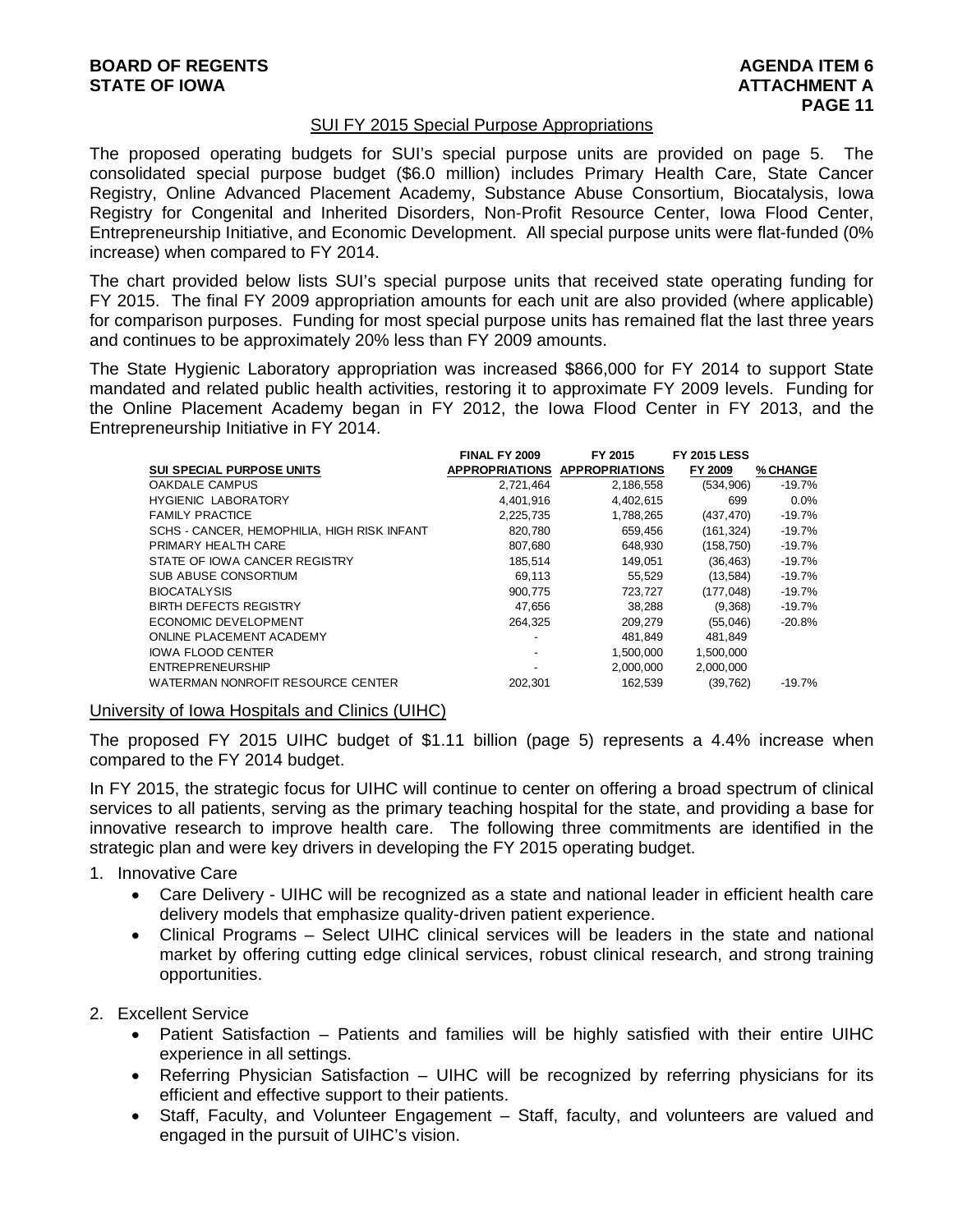# **BOARD OF REGENTS AGENERAL LIGHT CONSUMING A LIGHT CONSUMING A LIGHT CONSUMING A LIGHT CONSUMING A LIGHT CONSUMING A LIGHT CONSUMING A LIGHT CONSUMING A LIGHT CONSUMING A LIGHT CONSUMING A LIGHT CONSUMING A LIGHT CONSUMING STATE OF IOWA ATTACHMENT A**

- 3. Exceptional Outcomes
	- Safety UIHC will provide a continuously improving, safe environment for all patients and staff at all times.
	- Clinical Outcomes UIHC will use a continuous improvement process to achieve exceptional clinical outcomes.

Revenue challenges faced in FY 2015 include the potential impacts of healthcare reform and cost control measures on Medicare/Medicaid payment rates and the continuing challenge related to Iowa Medicaid rates. The healthcare exchanges and the Healthy Iowa (Medicaid Expansion) programs still have many unknowns and expect significant changes in determining which populations are eligible for coverage, enrollment timeframes, and identifying where covered services may be obtained.

Additional net revenues are required in FY 2015 to achieve the budgeted 3% operating margin. These additional net revenues will be achieved through new volumes and a rate increase of 6.0 percent approved by the Board in April 2014. Market data indicate that UIHC continues to have lower rate adjustments when compared to academic medical center peers and other Midwest healthcare institutions. UIHC projects increasing demand for its services for FY 2015. Inpatient acute admissions are forecast to increase 0.7% with outpatient activity anticipated to grow 3.4%.

UIHC reports that the healthcare industry is experiencing ever-increasing challenges to maintain funding sources while keeping operating expenses manageable. An average salary increase of approximately 2.1% is projected for FY 2015 due to conservative base salary increases and moderate changes in the fringe benefit pool rates. While UIHC continues to standardize product utilization and implement supply chain savings initiatives, medical and surgical supply costs are estimated to rise 2.5% due to price increases and changes in technology. Pharmaceutical cost increases of 6% are anticipated in FY 2015. Utilities and other administrative services purchased from the University of Iowa will increase 3% and 3.6%, respectively.

Other UIHC units include the Psychiatric Hospital, the Center for Disabilities and Development, and Specialized Child Health Services. The proposed combined FY 2015 budget of these units is \$36.5 million and they are provided on page 5.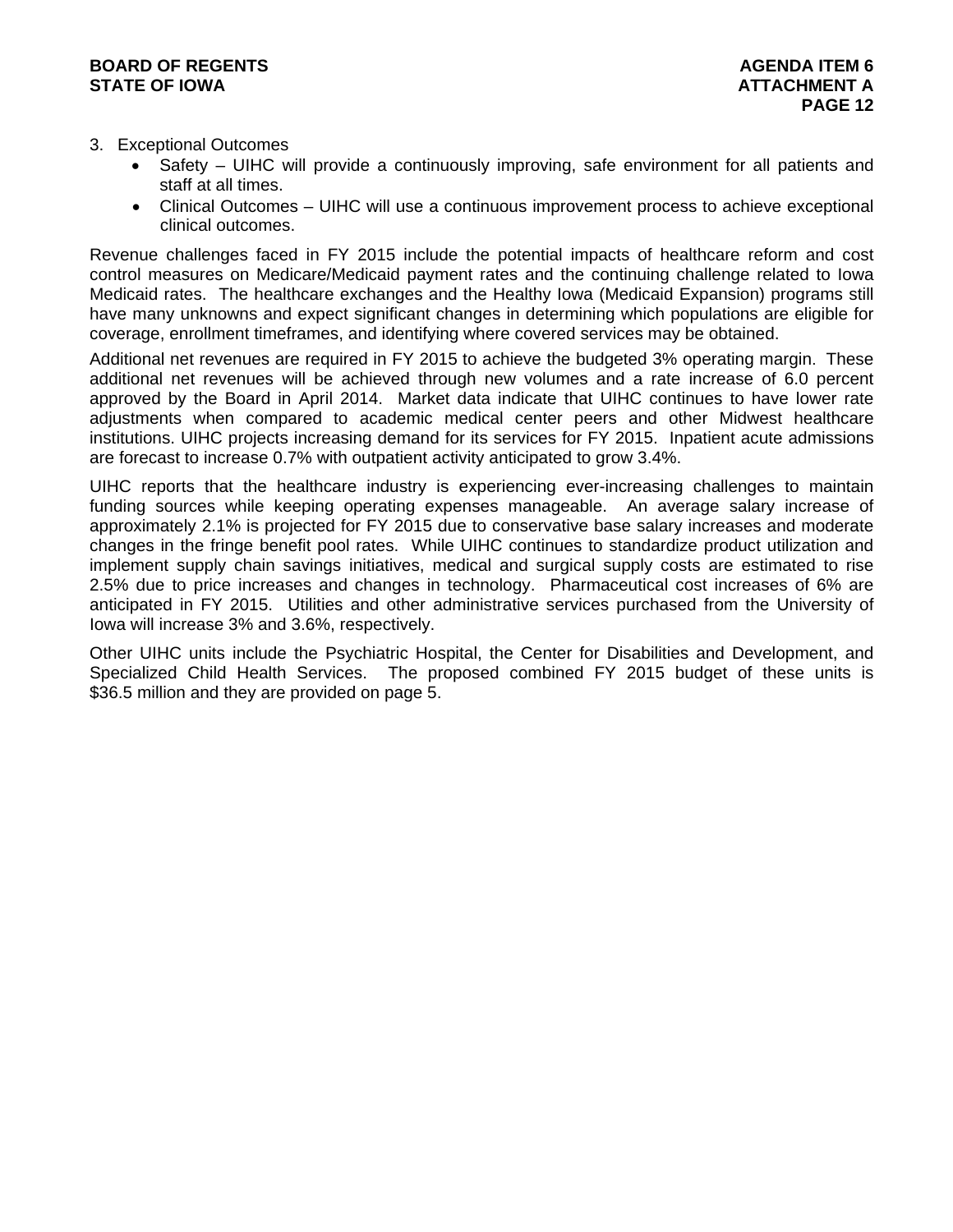# **BOARD OF REGENTS** AGENERATION OF REGENTS AGENERATION OF REGENTS AGENERATION OF REGENTS AGENERATION OF REGENTS AGENERATION OF REGENTS AGENERATION OF REGENTS AGENERATION OF REGENTS AGENERATION OF REGENTS AGENERATION OF REGE **STATE OF IOWA AND RESIDENT A LOCAL CONSUMING A LOCAL CONSUMING A LOCAL CONSUMING A LOCAL CONSUMING A LOCAL CONSUMING A LOCAL CONSUMING A LOCAL CONSUMING A LOCAL CONSUMING A LOCAL CONSUMING A LOCAL CONSUMING A LOCAL CONSUM**

# SUI FY 2015 Restricted Fund Budget

The Restricted Fund includes the Organized Activities Fund, the Auxiliary Enterprise Fund, the Current Restricted Fund and the Plant Fund.

- Organized Activities Fund includes medicine and dentistry practice plan funds, sports camps, conferences and institutes, mandatory fees (partial), and various publications and workshops
- Auxiliary Enterprise Fund includes Athletics, University Housing & Dining, the Iowa Memorial Union, Student Health, Recreational Services, Hancher Auditorium, Parking and Transportation, Cambus, and various smaller enterprises
- Current Restricted Fund includes sponsored activities, predominately research and student financial aid funded from federal and non-federal sources
- Plant Fund includes bond proceeds and capital project receipts

Revenues are derived from federal and non-federal support for sponsored programs, sales and services, reimbursed indirect costs, fees, bond proceeds, transfers from current unrestricted funds, tuition replacement and capital appropriations.

The proposed FY 2015 Restricted Fund Budget includes the following state appropriations:

| • Tuition Replacement                | \$10.53 million |
|--------------------------------------|-----------------|
| • Dental Science Building Renovation | \$ 8.00 million |
| • Innovation Fund                    | \$ 1.05 million |
| • Regent Study Centers               | \$ 0.28 million |

# **Athletics**

The SUI Athletic Department is a self-sustaining auxiliary enterprise and receives no general university support. The University of Iowa's \$89.7 million FY 2015 athletic budget is provided on the following page. The overall revenue and expense budgets are 4.6% higher (\$3.9 million) than FY 2014 estimates and 6.4% greater (\$5.4 million) than the FY 2014 budget.

The expected increase in men's sports income is due to football season ticket price increases and the game guarantee from the football game at the University of Pittsburgh. Men's basketball revenue is also expected to exceed the FY 2014 budget, but slightly less than FY 2014 estimates.

Athletic conference revenue is expected to increase from additional television distribution funds and a greater distribution from the football bowls and the new playoff format.

Student fees reported in the athletic budget fund the debt service on Student Recreation Services facilities financed through Athletics and remain flat when compared to FY 2014.

The Athletic Department is responsible for paying tuition on the scholarships it awards. SUI Athletics awards the equivalent of approximately 300 scholarships at a cost of approximately \$11.0 million, which are included in the applicable sports expense lines.

Men's basketball and football expenses are expected to increase in FY 2015 primarily from higher coaching staff salaries and scholarship expenses. Other Sports' expenses are also budgeted higher from team travel cost increases and scholarship expenses. Administrative and General expenses are also projected to rise due to the NCAA's deregulation of food costs and increased salary expenses.

The Athletic Department purchases services that benefit numerous entities within the University including, Public Safety, UIHC, parking, scholarships, utilities, and residence services. The projected total FY 2015 cost to Athletics for these services is \$20.2 million.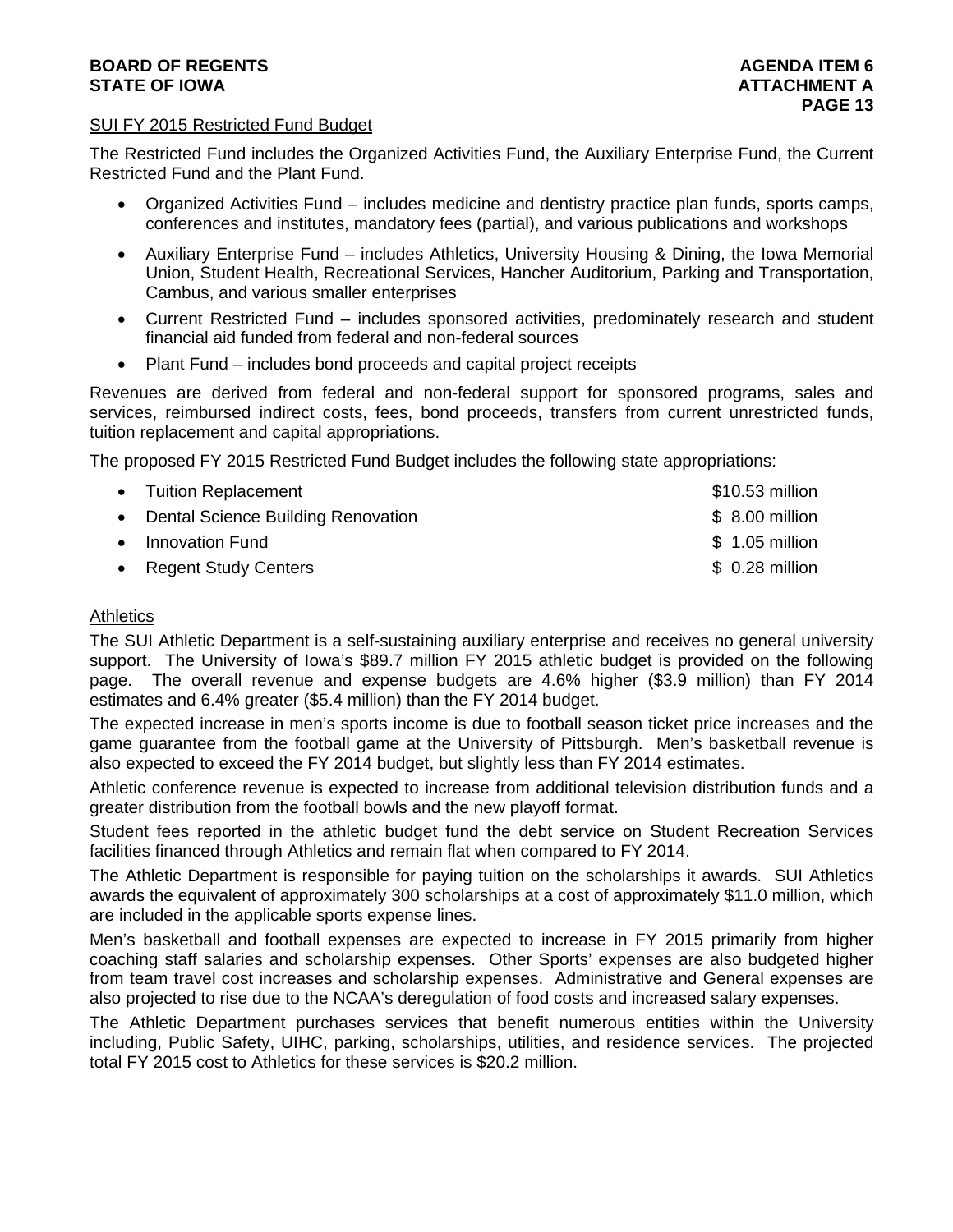# **BOARD OF REGENTS**<br> **BOARD OF REGENTS**<br> **STATE OF IOWA**<br> **ATTACHMENT A**

#### **The University of Iowa Athletics Operating Budget**

|                                           |                      | FY 2014                 |                      | FY 2014                 |                                        | FY 2015                 |
|-------------------------------------------|----------------------|-------------------------|----------------------|-------------------------|----------------------------------------|-------------------------|
|                                           |                      | <b>Budget</b>           |                      | <b>Estimate</b>         |                                        | <b>Budget</b>           |
| <b>INCOME</b>                             |                      |                         |                      |                         |                                        |                         |
| <b>Men's Sports</b>                       | \$                   |                         |                      |                         | \$                                     |                         |
| Football<br><b>Basketball</b>             |                      | 21,363,371<br>3,210,935 | \$                   | 21,401,113<br>4,113,336 |                                        | 22,136,467<br>3,887,264 |
| Wrestling                                 |                      | 475,000                 |                      | 670,479                 |                                        | 500,000                 |
| All Other                                 |                      | 12,000                  |                      | 22,781                  |                                        | 12,000                  |
| <b>Total Men's Sports</b>                 | \$                   | 25,061,306              | \$                   | 26,207,710              | \$                                     | 26,535,731              |
| <b>Women's Sports</b>                     |                      |                         |                      |                         |                                        |                         |
| <b>Basketball</b>                         | \$                   | 185,000                 | \$                   | 198,096                 | \$                                     | 210,000                 |
| Volleyball                                |                      | 13,000                  |                      | 18,917                  |                                        | 13,000                  |
| All Other                                 |                      | 13,000                  |                      | 15,883                  |                                        | 13,000                  |
| <b>Total Women's Sports</b>               | $\overline{\bullet}$ | 211,000                 | \$                   | 232,896                 | $\overline{\boldsymbol{\mathfrak{s}}}$ | 236,000                 |
| <b>Other Income</b>                       |                      |                         |                      |                         |                                        |                         |
| <b>Facility Debt Service/Student Fees</b> | \$                   | 650,000                 | \$                   | 650,000                 | \$                                     | 650,000                 |
| Learfield Multi Media Contract Income     |                      | 5,707,000               |                      | 5,707,000               |                                        | 6,007,000               |
| <b>Athletic Conference</b>                |                      | 25,455,000              |                      | 26,305,317              |                                        | 30,742,000              |
| Interest                                  |                      | 500,000                 |                      | 500,000                 |                                        | 500,000                 |
| <b>Foundation Support</b>                 |                      | 12,888,090              |                      | 11,802,922              |                                        | 10,706,100              |
| <b>Foundation Premium Seat Revenue</b>    |                      | 8,038,500               |                      | 8,386,829               |                                        | 8,206,905               |
| Novelties--Bookstore                      |                      | 3,090,000               |                      | 3,100,000               |                                        | 3,200,000               |
| General Income                            |                      | 2,692,436               |                      | 2,852,275               |                                        | 2,868,710               |
| <b>Total Other Income</b>                 | \$                   | 59,021,026              | \$                   | 59,304,343              | \$                                     | 62,880,715              |
| <b>TOTAL INCOME</b>                       | \$                   | 84,293,331              | \$                   | 85,744,950              | \$                                     | 89,652,446              |
| <b>EXPENSES</b>                           |                      |                         |                      |                         |                                        |                         |
| <b>Men's Sports</b>                       |                      |                         |                      |                         |                                        |                         |
| Football                                  | \$                   | 18,327,693              | \$                   | 19, 157, 394            | \$                                     | 19,750,855              |
| <b>Basketball</b>                         |                      | 5,108,665               |                      | 5,259,952               |                                        | 5,699,088               |
| Wrestling                                 |                      | 1,278,639               |                      | 1,282,715               |                                        | 1,385,309               |
| All Other                                 |                      | 4,392,744               |                      | 4,437,653               |                                        | 4,901,536               |
| <b>Total Men's Sports</b>                 | \$                   | 29,107,741              | \$                   | 30, 137, 714            | \$                                     | 31,736,788              |
| <b>Women's Sports</b>                     |                      |                         |                      |                         |                                        |                         |
| Basketball                                | \$                   | 3,629,530               | \$                   | 3,541,016               | \$                                     | 3,876,643               |
| Volleyball                                |                      | 1,277,035               |                      | 1,254,473               |                                        | 1,525,805               |
| All Other                                 |                      | 8,489,052               |                      | 8,623,595               |                                        | 9,245,240               |
| <b>Total Women's Sports</b>               | \$                   | 13,395,617              | \$                   | 13,419,084              | \$                                     | 14,647,688              |
| Other Expenses                            |                      |                         |                      |                         |                                        |                         |
| <b>Training Services</b>                  | \$                   | 1,645,126               | \$                   | 1,645,127               | \$                                     | 1,817,001               |
| Sports Information                        |                      | 655,674                 |                      | 655,675                 |                                        | 663,088                 |
| Admin. & General Expenses                 |                      | 10,498,064              |                      | 10,580,485              |                                        | 11,927,241              |
| <b>Facility Debt Service</b>              |                      | 16,380,966              |                      | 16,337,756              |                                        | 15,796,163              |
| Transfer-New Facility Costs/Reserves      |                      | 1,000,000               |                      | 1,000,000               |                                        | 1,000,000               |
| Academic & Counseling                     |                      | 1,868,055               |                      | 1,845,664               |                                        | 1,999,164               |
| <b>Buildings &amp; Grounds</b>            |                      | 9,742,088               |                      | 10,123,444              |                                        | 10,065,313              |
| <b>Total Other Expenses</b>               | \$                   | 41,789,973              | $\overline{\bullet}$ | 42,188,151              | $\overline{\boldsymbol{\epsilon}}$     | 43,267,970              |
| <b>TOTAL OPERATING EXPENSE</b>            | \$                   | 84,293,331              | \$                   | 85,744,950              | \$                                     | 89,652,446              |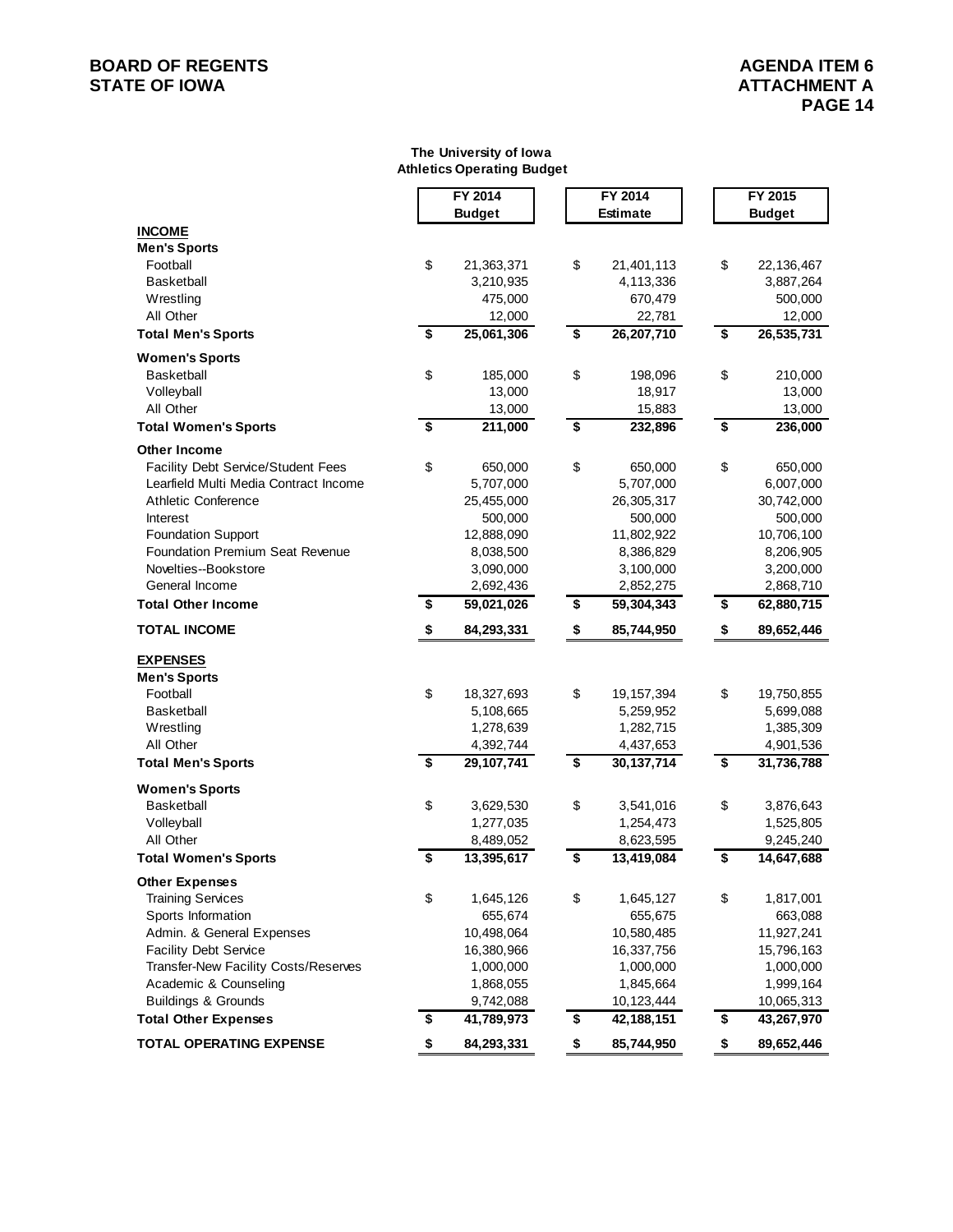### University Housing & Dining

The proposed FY 2015 residence system budget reflects a slight increase in net revenues compared to the preliminary budget received by the Board in March 2014. The increase is due primarily to higher projected non-contract dining sales and lower than expected cost increases in salaries/benefits and food. Occupancy projections have not changed significantly from the preliminary budget with residence hall occupancy again being at or above capacity.

Voluntary reserve balances at June 30, 2015 are projected to be \$2.2 million higher than projected in March due to the increase in projected net revenues from operations for FY 2014 and FY 2015 and a decrease in projected capital spending over the two fiscal years. Over the last several months, approximately \$1.4 million of capital project costs have either been reduced by favorable bid amounts compared to budgeted costs, or have been deferred to future years as the capital project funding schedule has been adjusted.

|                                              |    |                  |         | <b>Preliminary</b> |         | Proposed      |
|----------------------------------------------|----|------------------|---------|--------------------|---------|---------------|
|                                              |    | <b>Estimates</b> |         | <b>Budget</b>      |         | <b>Budget</b> |
|                                              |    | 2013-14          | 2014-15 |                    | 2014-15 |               |
| <b>OPERATIONS</b>                            |    |                  |         |                    |         |               |
| Revenues                                     | \$ | 68,635,473       | \$      | 68,920,197         | \$      | 69,076,331    |
| <b>Expenditures for Operations</b>           |    | 52,214,684       |         | 52,038,457         |         | 51,714,593    |
| Net Revenues                                 |    | 16,420,789       |         | 16,881,740         |         | 17,361,738    |
| % of Revenues                                |    | 23.9%            |         | 24.5%              |         | 25.1%         |
| Debt Service (due July 1)                    |    | 7,000,377        |         | 8,580,555          |         | 8,580,555     |
| <b>Mandatory Transfers</b>                   |    | 600,000          |         | 600,000            |         | 600,000       |
| Net After Debt Service & Mandatory Transfers | \$ | 8,820,412        | \$      | 7,701,185          | \$      | 8,181,183     |
| % of Revenues                                |    | 12.9%            |         | 11.2%              |         | 11.8%         |
| Debt Service Coverage Ratio                  |    | 235%             |         | 197%               |         | 202%          |
| University Overhead Payment                  | \$ | 524,700          | \$      | 623,286            | \$      | 623,700       |
| <b>FUND BALANCES (June 30)</b>               |    |                  |         |                    |         |               |
| Operation & Maintenance Fund                 | \$ | 1,000,000        | \$      | 1,000,000          | \$      | 1,000,000     |
| Improvement Fund                             |    | 10,448,763       |         | 9,999,000          |         | 10,360,000    |
| System Fund                                  |    | 4,723,712        |         | 703,533            |         | 2,521,195     |
| Subtotal--Voluntary Reserves                 |    | 16,172,475       |         | 11,702,533         |         | 13,881,195    |
| <b>Bond Reserve Fund</b>                     |    | 8,067,450        |         | 8,069,098          |         | 8,067,450     |
| <b>Bond Construction Fund</b>                |    | 24,000,000       |         | 10,000,000         |         | 10,000,000    |
| Subtotal--Mandatory Reserves                 |    | 32,067,450       |         | 18,069,098         |         | 18,067,450    |
| <b>Total Fund Balances (June 30)</b>         | \$ | 48,239,925       | \$      | 29,771,631         | \$      | 31,948,645    |
| <b>REVENUES AND EXPENDITURES DETAIL</b>      |    |                  |         |                    |         |               |
| <b>Revenues</b>                              |    |                  |         |                    |         |               |
| Contracts                                    | \$ | 55,807,734       | \$      | 56,160,884         | \$      | 56,200,663    |
| <b>Interest</b>                              |    | 713,111          |         | 779,227            |         | 732,242       |
| Other Income                                 |    | 12,114,628       |         | 11,980,086         |         | 12,143,426    |
| <b>Total Revenues</b>                        | \$ | 68,635,473       | \$      | 68,920,197         | \$      | 69,076,331    |
| <b>Expenditures for Operations</b>           |    |                  |         |                    |         |               |
| Salaries, Wages & Benefits                   | \$ | 23,376,749       | \$      | 23,739,708         | \$      | 23,529,464    |
| Cost of Food or Goods Sold                   |    | 9,120,229        |         | 9,542,274          |         | 9,332,461     |
| <b>Other Operating Expense</b>               |    | 10,506,974       |         | 9,606,583          |         | 9,569,923     |
| <b>Utilities</b>                             |    | 6,163,227        |         | 6,248,192          |         | 6,255,245     |
| Repairs & Maintenance                        |    | 3,047,505        |         | 2,901,700          |         | 3,027,500     |
| <b>Total Expenditures</b>                    | \$ | 52,214,684       | \$      | 52,038,457         | \$      | 51,714,593    |

#### **University of Iowa University Housing & Dining Proposed Budget 2014-15**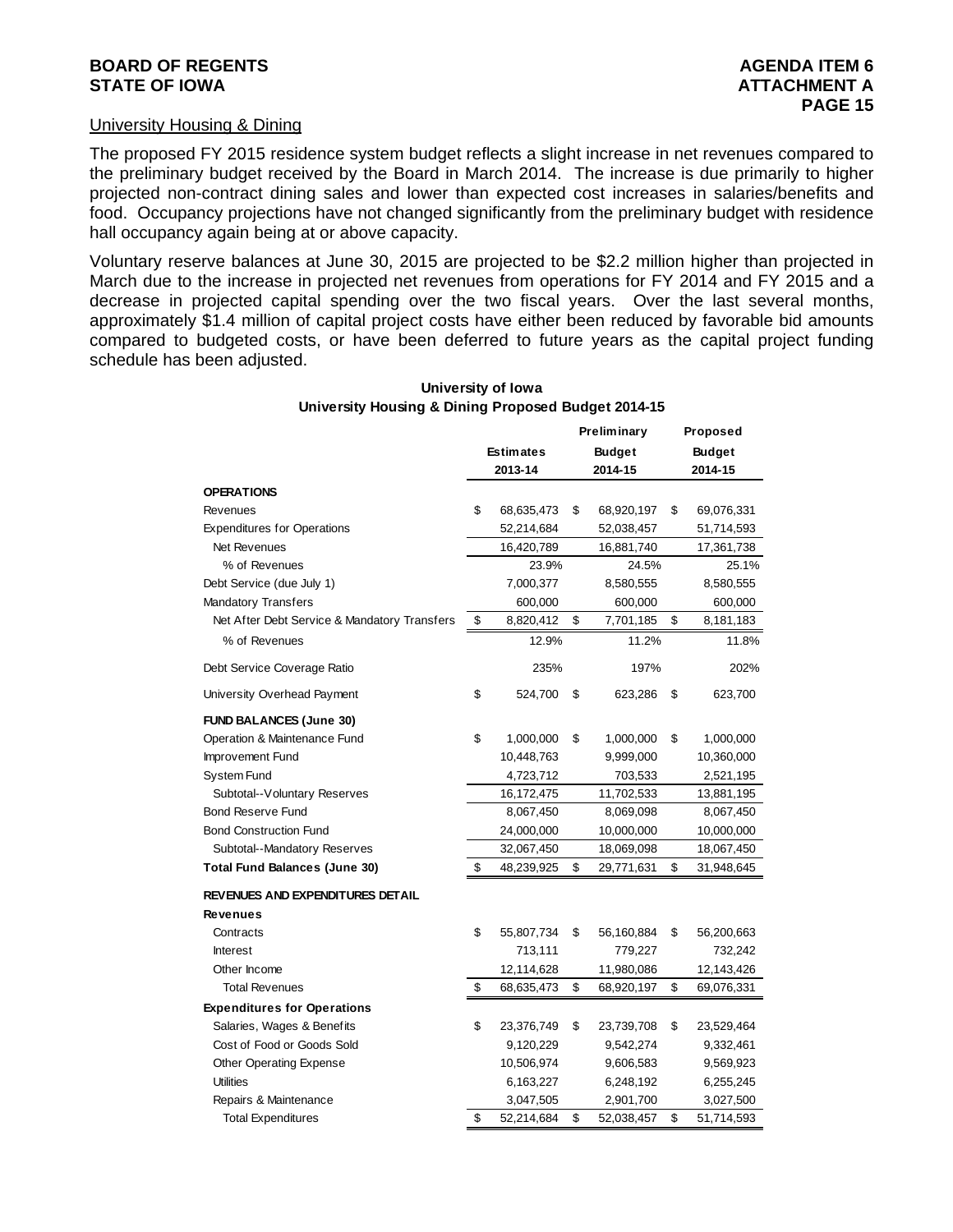# **FY 2015 BUDGETS – IOWA STATE UNIVERSITY**

Iowa State University's strategic plan, Meeting the Challenges of the 21st Century, reinforces the University's commitment to student success, creating jobs, and improving life for Iowans. Using the strategic plan as a foundation, the following priorities were established to guide the University's investment of its resources over the next several years.

- Maintain Academic Excellence This priority includes additional student advising, supplemental instruction, internship support, classroom improvements, academic support services, financial aid, learning community enhancements, and faculty recruitment and retention in high demand disciplines.
- Enhance Basic and Applied Research Footprint The University is committing new internal funding in areas that enhance research support services and infrastructure. This includes graduate student recruitment/retention, formation of a graduate student writing center, research farm operations, and career services.
- Promote Economic Development ISU is dedicated to connecting faculty, staff, and student resources with industry, communities, educational institutions, businesses, and economic development agencies and has allocated additional support for these areas.
- Improve Campus Environment This priority is to ensure a clean, safe, and secure campus environment and includes additional funding for deferred maintenance projects, public safety staff, facility services staff, and employee professional development programs.

ISU utilizes a responsibility-centered approach to financial management to support its financial planning and budget development. The Resource Management Model provides revenue and growth incentives to units and rewards efficiency by attributing revenues and allocating costs to the major administrative units.

# ISU FY 2015 General University Operating Budget

Tuition revenues comprise approximately 65% of the \$584.6 million General University revenue budget with 31% coming from state appropriations. Projected changes in these revenue sources as well as indirect cost recoveries and interest income result in \$32.5 million in incremental revenue when compared to FY 2014.



The General University's FY 2015 operating appropriation of \$180.9 million is 4.0% greater (\$7.0 million) than the FY 2014 state funding amount.

In December 2013, the Board froze tuition (0% increase) for FY 2015 for undergraduate resident students and approved a 1.74% increase for nonresident undergraduates. Increases of 1.81% for graduate resident student tuition and 3.2% for graduate nonresidents were also approved. The University expects another record year for enrollment. The approved tuition rates and the most recent enrollment projections are expected to generate an additional \$27.3 million in tuition revenue when compared to FY 2014.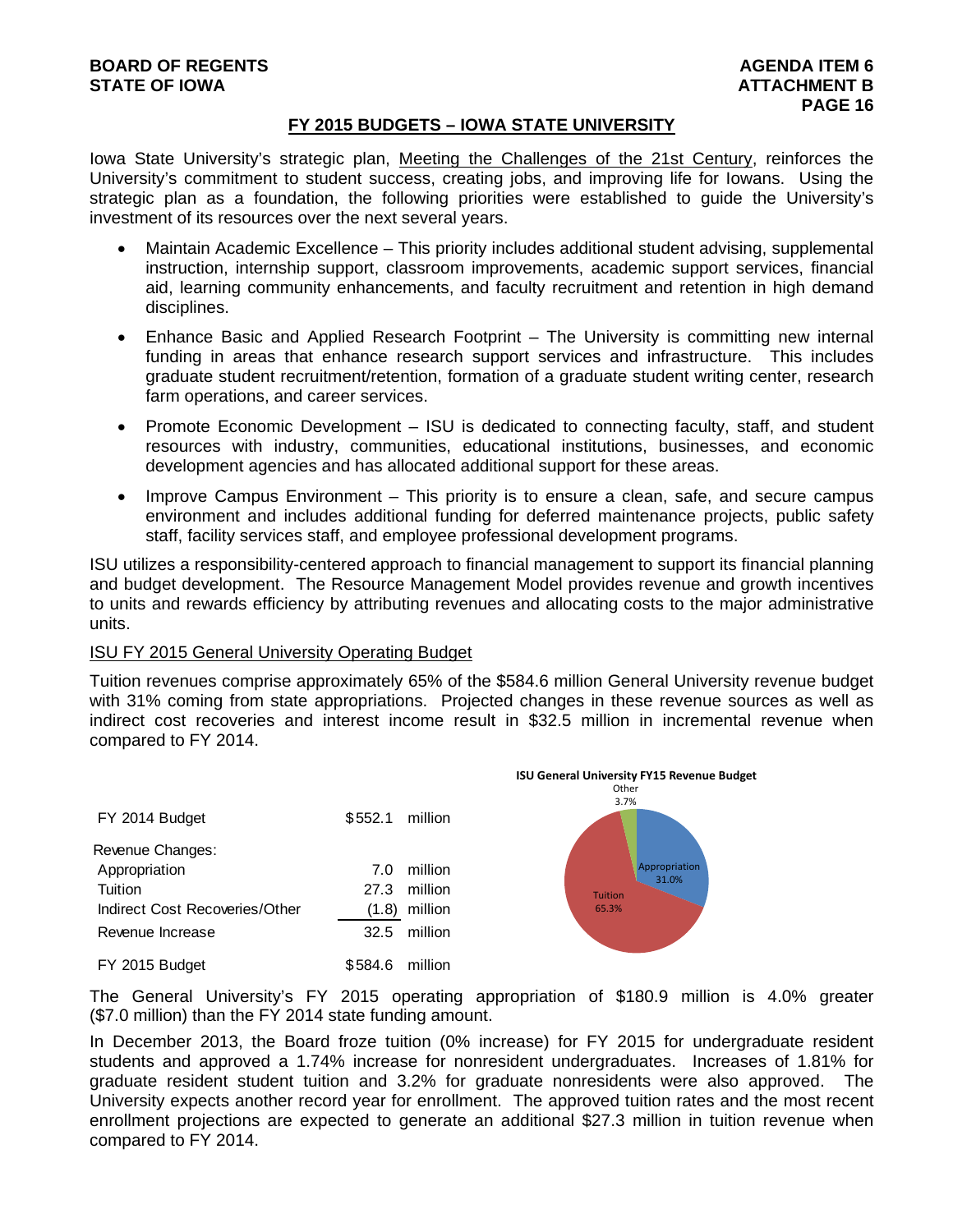Indirect cost recoveries and other income are budgeted to decrease by approximately \$1.8 million, reflective of the federal budget reductions and anticipated increase in competition for federally sponsored funding.

Reallocating resources toward institutional priorities is a continuing part of the financial planning and budget development process. In addition to the incremental revenues, the University budget includes redirected resources of \$24.7 million to support the University priorities and initiatives. The majority of these funds will support maintaining academic excellence, which includes additional student advising, supplemental instruction, support services, financial aid, faculty recruitment and retention in high demand areas, and competitive compensation plans for faculty and staff. The following summarizes the uses of the incremental and reallocated revenues.

| Maintain Academic Excellence          |  | \$ 41.1 million |
|---------------------------------------|--|-----------------|
| Enhance Basic & Applied Research      |  | 4.7 million     |
| Promote Economic Development          |  | 3.7 million     |
| Improve Campus Environment            |  | 1.6 million     |
| Infrastructure & Other Cost Increases |  | 6.1 million     |
| Total                                 |  | \$ 57.2 million |

Expense budget preparation included the salary policies approved by the Board in June. Performance based salary adjustments for faculty and P&S staff increased the General University's salary base by \$5.4 million (2.44%). Market, retention, and promotional adjustments totaled \$2.2 million, or a 1.0% increase of the faculty and P&S staff salary base. Employer costs associated with the insurance plans offered to faculty and P&S staff are projected to remain flat in FY 2015.

Approximately \$1.0 million was committed to implement the AFSCME contract for merit personnel, including supervisory and confidential employees. This includes annual step increases for eligible employees, the annualization cost of step increases received during FY 2014, and an estimated 8% increase in the cost of insurance benefits.

Other FY 2015 cost increases include the commitment of \$2.6 million to fund the opening (operations and maintenance costs) of Elings Hall and Sukup Hall (Department of Agriculture and Biosystems Engineering buildings), the Agriculture Student Learning Center, and to replace core IT equipment.

The \$584.6 million General University budget allocated by function is shown below. Expenses related to instruction, academic support, scholarships and fellowships, and plant operations and maintenance comprise approximately 84% of all general university expenses.

General University Spending By Function

| (\$ in thousands)                 |         |         |
|-----------------------------------|---------|---------|
|                                   | FY 2015 | % Total |
| <b>Instruction</b>                | 211,286 | 36.1%   |
| Research                          | 17,067  | 2.9%    |
| <b>Public Service</b>             | 4,708   | 0.8%    |
| Academic Support                  | 102,050 | 17.5%   |
| <b>Student Services</b>           | 33.364  | 5.7%    |
| <b>Institutional Support</b>      | 38,861  | 6.6%    |
| Operations & Maintenance of Plant | 70.853  | 12.1%   |
| Scholarships & Fellowships        | 106,398 | 18.2%   |
| Total                             | 584.587 | 100.0%  |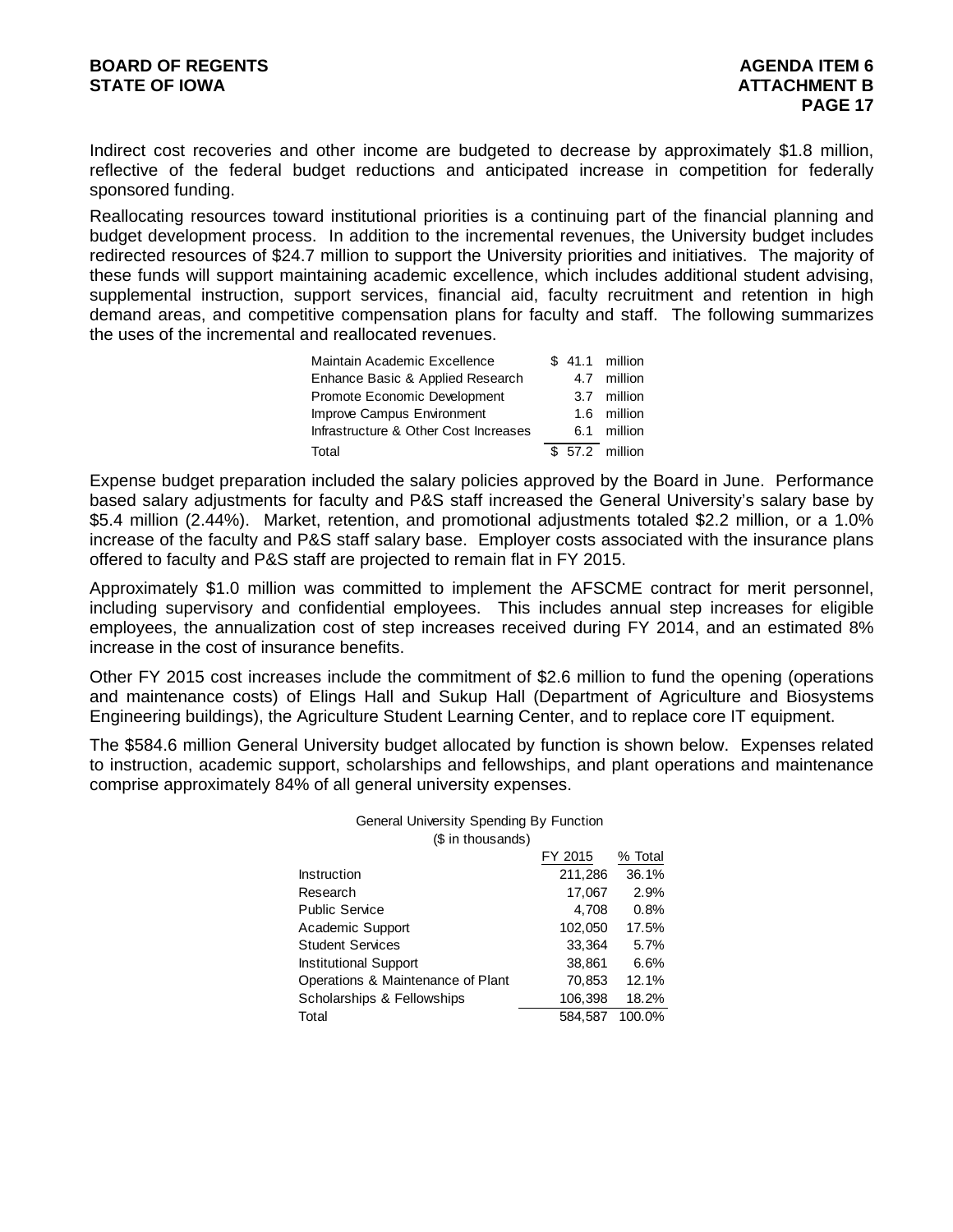# ISU FY 2015 Special Purpose Operating Budgets

The proposed budgets for the Agricultural Experiment Station and Cooperative Extension Services are provided on page 6. ISU's consolidated special purpose budget (\$8.4 million) on page 6 includes the Leopold Center, Livestock Disease Research, the Veterinary Diagnostic Lab, the Iowa Nutrient Research Center, and Economic Development.

In comparison to FY 2014, the Agricultural Experiment Station and the Veterinary Diagnostic Laboratory each received a 6.3% increase, the Economic Development appropriation rose 4.2%, while the Nutrient Research Center funding was reduced 11.7% (\$175,000). The remaining units were flatfunded (0%) when compared to FY 2014.

The chart provided below lists ISU's special purpose units that received state operating funding for FY 2015. The final FY 2009 appropriation amounts for each unit are also provided (where applicable) for comparison purposes. With the exception of the Veterinary Diagnostic Laboratory and the Nutrient Research Center (established in FY 2014), funding for the remaining special purpose units ranges from 14%-20% less than FY 2009 amounts.

| <b>FINAL FY 2009</b> | FY 2015    | <b>FY 2015 LESS</b>           |          |
|----------------------|------------|-------------------------------|----------|
|                      |            | FY 2009                       | % CHANGE |
| 34,989,170           | 29,886,877 | (5, 102, 293)                 | $-14.6%$ |
| 22,324,765           | 18,266,722 | (4,058,043)                   | $-18.2%$ |
| 494.642              | 397,417    | (97, 225)                     | $-19.7%$ |
| 215.129              | 172.844    | (42, 285)                     | $-19.7%$ |
| 3,080,159            | 4,000,000  | 919.841                       | 29.9%    |
| -                    | 1,325,000  | 1,325,000                     |          |
| 2,943,124            | 2,525,302  | (417, 822)                    | $-14.2%$ |
|                      |            | APPROPRIATIONS APPROPRIATIONS |          |

# ISU FY 2015 Restricted Budget

The restricted funds budget represents activities that receive targeted appropriations for specific strategic initiatives including capital appropriations, and revenues and expenditures from university units and operations that do not receive direct state appropriations. Major restricted fund revenue categories include:

- Federal Support receipts for sponsored programs and student financial aid
- Mandatory Student Fees includes health, technology, student services, student activity, etc.
- Sales and Services includes academic department service centers (Veterinary Teaching Hospital, Research Farms) and residual funds from workshops and conferences.
- Endowment Income earnings distributed from the University's endowment funds
- Auxiliary Enterprises comprised primarily of Intercollegiate Athletics, University Bookstore, Department of Residence, Memorial Union, Parking Systems, Recreational Services, Student Health Center, Reiman Gardens, and the Iowa State Center
- Private Gifts, Grants, and Contracts includes nongovernmental sponsored programs from private industry, non-profit organizations, and individuals
- Plant Funds includes bond proceeds and capital project funds

The proposed FY 2015 Restricted Fund Budget also includes the following state appropriations;

| \$18.60 million |
|-----------------|
| $$1.05$ million |
| $$0.29$ million |
|                 |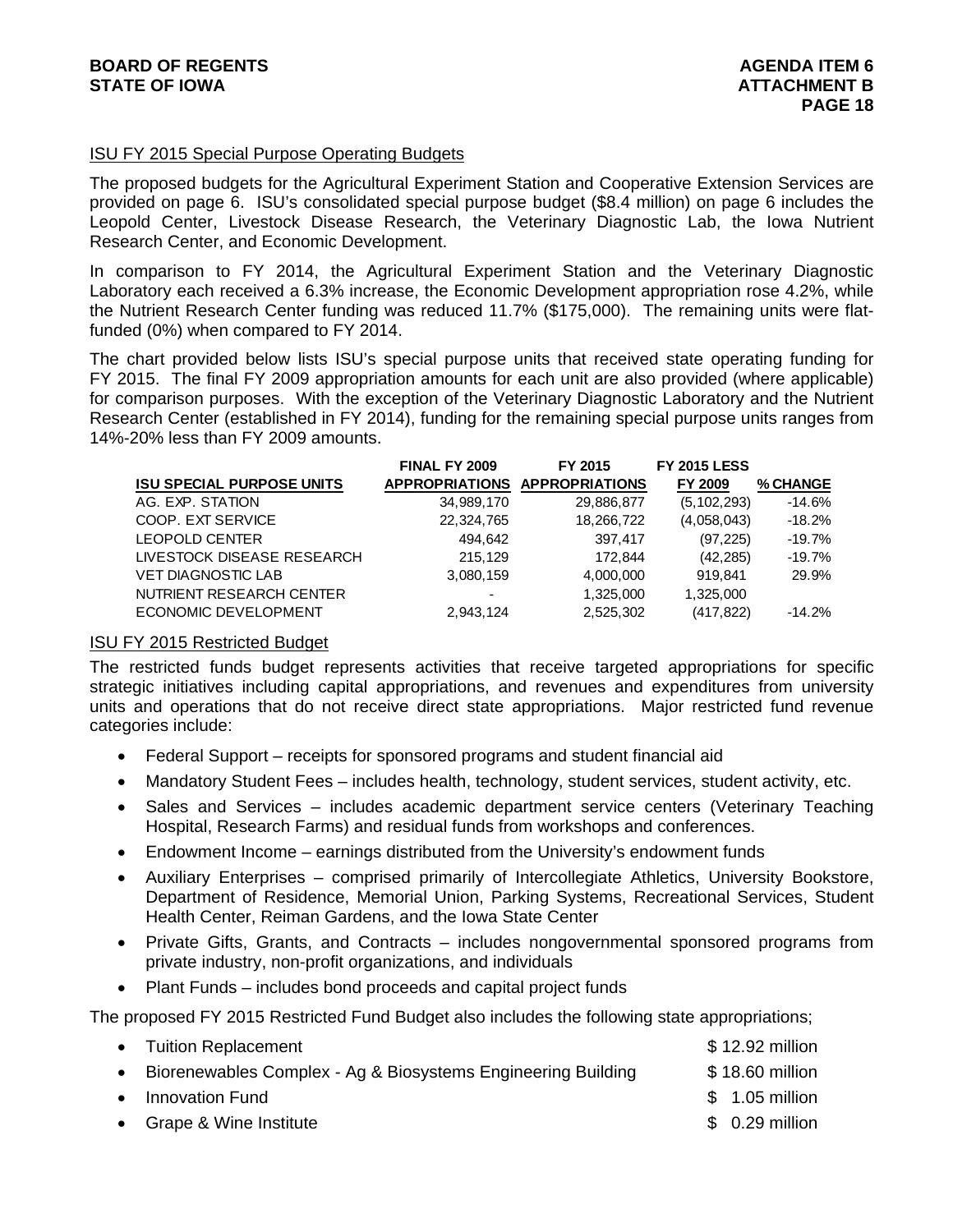# ISU Athletics

The ISU Athletic Department is a self-sustaining auxiliary enterprise and receives no general university support. The proposed FY 2015 athletic budget totals \$62 million and is provided on the following page.

FY 2015 ticket revenue projections are conservatively budgeted to be less than FY 2014, which realized record-breaking football ticket sales. Men's basketball ticket revenue projections include season ticket price increases ranging from \$36-\$60.

Conference revenues are budgeted to increase for FY 2015 and are reflective of additional television and football bowl distributions.

Due to increased generated revenues in FY 2014, fewer fundraising resources were distributed to athletics to support operations.

FY 2015 salary projections are approximately \$1.5 million higher than FY 2014 due to staff salary increases in accordance with salary policies approved by the Board and contractual coaching obligations.

Team travel costs (reported in Sports Program Operations) continue to increase due to rising fuel costs. However, football has one less road game requiring travel in FY 2015, and two of these are by bus. Men's basketball has foreign team travel budgeted for FY 2015.

The Athletic Department is responsible for paying tuition on the scholarships it awards. ISU Athletics awards the equivalent of approximately 236 scholarships at a cost of \$6.4 million as reflected in the budget.

Capital Projects and deferred maintenance expenses will decline significantly in FY 2015 due to the completion of several repurposing projects that resulted from football's move to the new Bergstrom Football Complex.

The Athletic Department purchases services that benefit numerous entities within the University including tuition and room board from scholarship payments, facilities, University services, and utilities. The projected total cost to Athletics for these services is \$19.7 million.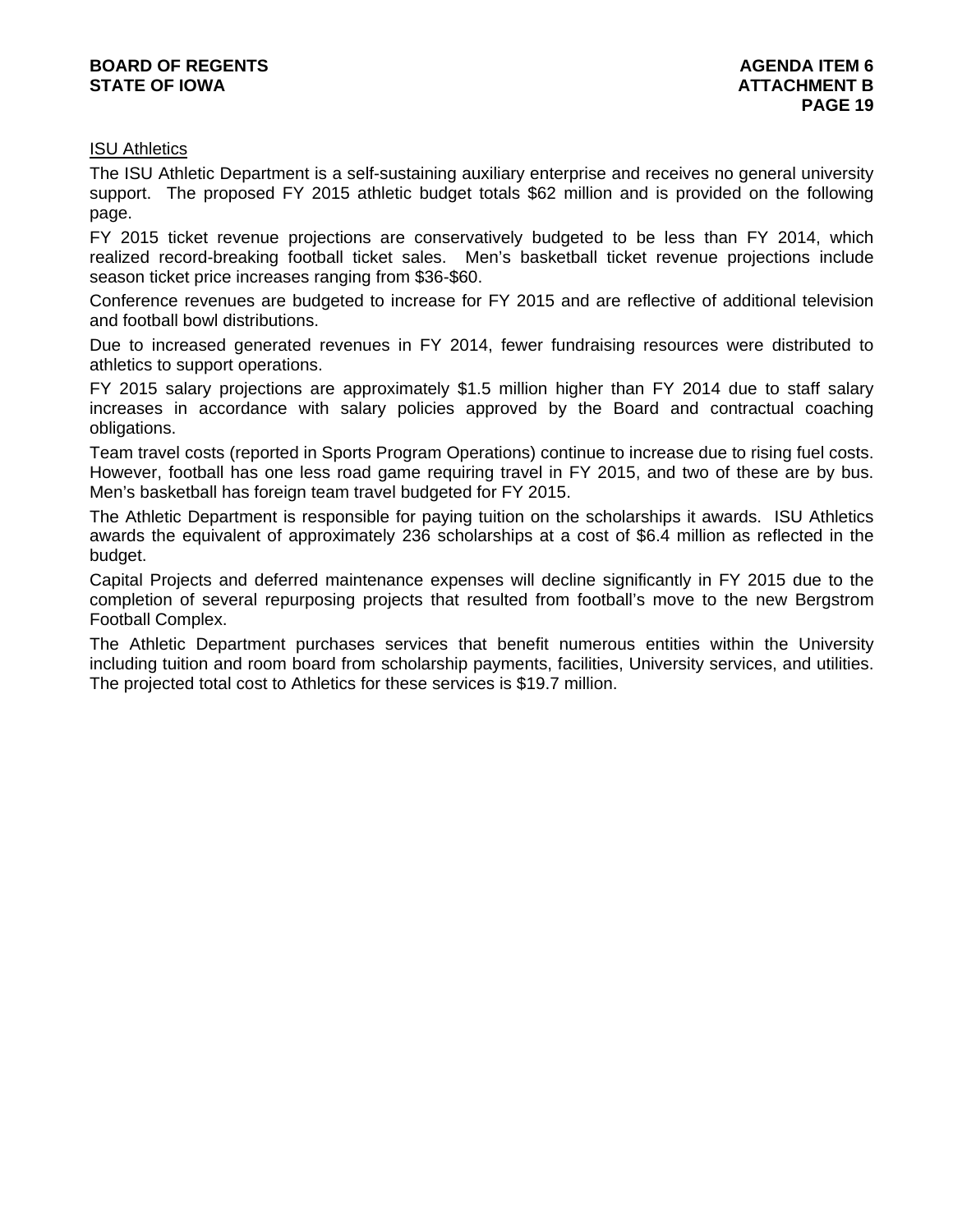# **IOWA STATE UNIVERSITY ATHLETICS**

|                                                            | FY 2014<br><b>Budget</b>      | FY 2014<br><b>Estimates</b> |                        | FY 2015<br>Proposed |                         |
|------------------------------------------------------------|-------------------------------|-----------------------------|------------------------|---------------------|-------------------------|
| <b>REVENUES</b>                                            |                               |                             |                        |                     |                         |
| <b>Ticket Sales:</b>                                       |                               |                             |                        |                     |                         |
| Football                                                   | \$<br>10,107,205              | \$                          | 9,999,985              | \$                  | 9,392,279               |
| Men's Basketball                                           | 3,100,000                     |                             | 3,381,222              |                     | 3,600,000               |
| Women's Basketball                                         | 500,000                       |                             | 512,102                |                     | 470,000                 |
| Wrestling                                                  | 115,000                       |                             | 150,110                |                     | 115,000                 |
| <b>Other Sports</b>                                        | 340,000                       |                             | 374,886                |                     | 340,000                 |
| <b>Ticket Sales:</b>                                       | 14, 162, 205                  |                             | 14,418,305             |                     | 13,917,279              |
| <b>Foundation Support</b>                                  | 12,926,393                    |                             | 11,516,754             |                     | 11,868,915              |
| <b>Conference &amp; NCAA Revenue</b>                       | 22,348,861                    |                             | 23,503,851             |                     | 25,831,108              |
| <b>Multi-Media Rights</b>                                  | 3,462,325                     |                             | 3,691,351              |                     | 3,553,000               |
| <b>Post Season Revenue</b>                                 | 1,300,000                     |                             | 430,953                |                     | 1,300,000               |
| <b>Student Fees</b>                                        | 1,900,000                     |                             | 1,947,697              |                     | 1,950,000               |
| Licensing                                                  | 750,000                       |                             | 862,547                |                     | 900,000                 |
| <b>Game guarantees</b>                                     | 250,000                       |                             | 300,507                |                     | 120,000                 |
| <b>Auxillary Revenue</b>                                   | 1,250,000                     |                             | 1,581,259              |                     | 1,361,667               |
| <b>Other Revenue</b>                                       | 1,706,000                     |                             | 2,048,628              |                     | 1,870,000               |
| <b>TOTAL REVENUES</b>                                      | \$<br>60,055,784              | \$                          | 60,301,852             | \$                  | 62,671,969              |
| <b>EXPENSES</b>                                            |                               |                             |                        |                     |                         |
| <b>Sports Programs - Operations:</b>                       |                               |                             |                        |                     |                         |
| Football                                                   | \$<br>3,222,335               | \$                          | 3,204,821              | \$                  | 3,074,678               |
| Men's Basketball                                           | 1,318,350                     |                             | 1,342,500              |                     | 1,585,210               |
| Women's Basketball                                         | 957,000                       |                             | 995,000                |                     | 983,774                 |
| Wrestling                                                  | 255,000                       |                             | 275,000                |                     | 300,000                 |
| <b>Other Sports</b>                                        | 2,343,243                     |                             | 2,414,585              |                     | 2,617,241               |
| <b>Sports Programs - Operations:</b>                       | 8,095,928                     |                             | 8,231,906              |                     | 8,560,903               |
| <b>Sports Program Support Units:</b>                       |                               |                             |                        |                     |                         |
| Medical                                                    | 400,000                       |                             | 380,000                |                     | 400,000                 |
| Video Operations                                           | 174,411                       |                             | 175,412                |                     | 169,060                 |
| <b>Athletic Training</b>                                   | 303,255                       |                             | 370,000                |                     | 348,450                 |
| <b>Academic Services</b>                                   | 300,000                       |                             | 315,000                |                     | 310,050                 |
| Other                                                      | 447,505                       |                             | 431,000                |                     | 505,505                 |
| <b>Sports Program Support Units:</b>                       | 1,625,171                     |                             | 1,671,412              |                     | 1,733,065               |
| <b>Internal Operations:</b>                                |                               |                             |                        |                     |                         |
| <b>Admin Operations</b>                                    | 600,000                       |                             | 837,000                |                     | 650,000                 |
| Big 12 Expenses                                            | 1,586,000                     |                             | 1,610,000              |                     | 1,725,000               |
| Airplane Support                                           | 175,000                       |                             | 140,915                |                     | 175,000                 |
| <b>IT Operations</b>                                       | 433,500                       |                             | 522,000                |                     | 535,000                 |
| Other                                                      | 235,500                       |                             | 291,735                |                     | 245,615                 |
| <b>Internal Operations:</b>                                | 3,030,000                     |                             | 3,401,650              |                     | 3,330,615               |
| <b>Salaries &amp; Benefits</b>                             | 20,485,997                    |                             | 20,413,760             |                     | 21,992,090              |
| <b>Scholarships</b>                                        | 5,780,742                     |                             | 5,637,409              |                     | 6,435,771               |
| <b>External Operations</b>                                 | 2,379,683                     |                             | 2,376,965              |                     | 2,564,677               |
| <b>Facilities &amp; Events</b>                             | 5,621,808                     |                             | 6,028,429              |                     | 6,481,492               |
| Postseason<br><b>Debt Service</b>                          | 2,430,000                     |                             | 1,365,000              |                     | 2,725,000               |
|                                                            | 6,137,511                     |                             | 6,316,452<br>4,780,891 |                     | 6,836,812               |
| <b>Capital Projects/Def Maint</b><br><b>TOTAL EXPENSES</b> | \$<br>4,404,447<br>59,991,287 | \$                          | 60,223,874             | \$                  | 1,942,001<br>62,602,426 |
|                                                            |                               |                             |                        |                     |                         |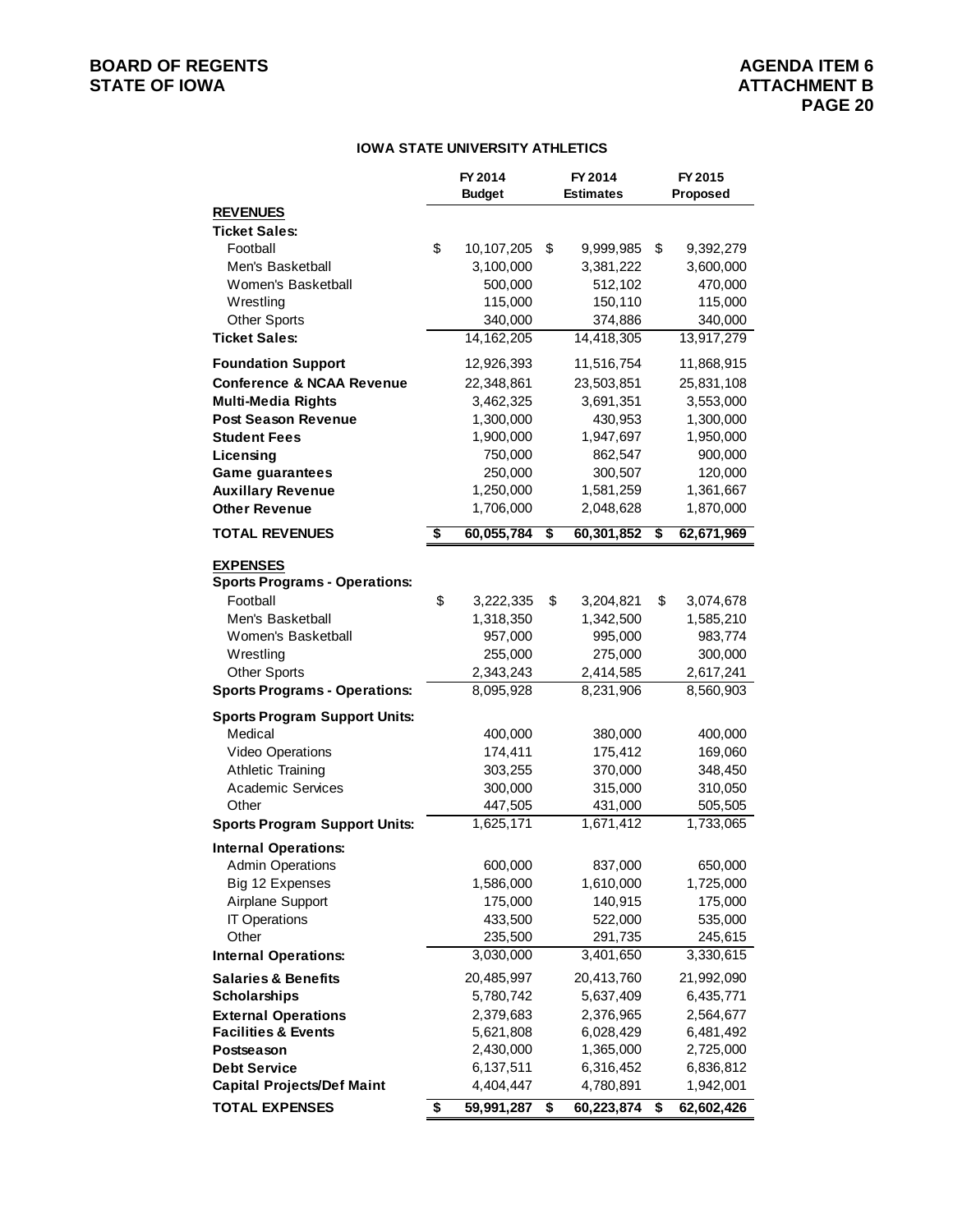# **BOARD OF REGENTS AGENUS AGENERATION CONSUMING AGENERATION CONSUMING AGENERATION CONSUMING AGENERATION**

# ISU Residence System

The proposed Residence System budget remains unchanged from that presented to the Board at the March 2014 meeting and is provided below. FY 2015 budgeted revenues and expenses exceed FY 2014 largely due to the leasing of additional spaces to meet the increased occupancy demand. In addition, all 720 new apartment beds in Frederiksen Court will be available for all of FY 2015 (compared to 240 beds available in fall 2013 – remainder were available for spring semester).

#### **Iowa State University Residence System Proposed Budget 2014-15**

|                                              |                  | Proposed         |
|----------------------------------------------|------------------|------------------|
|                                              | <b>Estimates</b> | <b>Budget</b>    |
|                                              | 2013-14          | 2014-15          |
| <b>OPERATIONS</b>                            |                  |                  |
| Revenues                                     | \$<br>92,343,551 | \$<br>98,428,687 |
| <b>Expenditures for Operations</b>           | 66,706,609       | 73,446,455       |
| Net Revenues                                 | 25,636,942       | 24,982,232       |
| % of Revenues                                | 27.8%            | 25.4%            |
| Debt Service (due July 1)                    | 12,484,419       | 12,573,218       |
| <b>Mandatory Transfers</b>                   | 500,000          | 500,000          |
| Net After Debt Service & Mandatory Transfers | \$<br>12,652,523 | \$<br>11,909,014 |
| % of Revenues                                | 13.7%            | 12.1%            |
| Debt Service Coverage Ratio                  | 205%             | 199%             |
| University Overhead Payment                  | \$<br>2,107,538  | \$<br>2,138,032  |
| <b>FUND BALANCES (June 30)</b>               |                  |                  |
| Improvement Fund                             | 14,065,386       | 11,742,577       |
| <b>System Fund</b>                           | 15,401,577       | 14,898,409       |
| Subtotal--Voluntary Reserves                 | 29,466,963       | 26,640,986       |
| <b>Bond Reserve Fund</b>                     | 12,573,218       | 12,573,218       |
| <b>Bond Construction Fund</b>                | 400,000          |                  |
| Subtotal--Mandatory Reserves                 | 12,973,218       | 12,573,218       |
| <b>Total Fund Balances (June 30)</b>         | \$<br>42,440,181 | \$<br>39,214,204 |
| REVENUES AND EXPENDITURES DETAIL             |                  |                  |
| <b>Revenues</b>                              |                  |                  |
| Contracts                                    | \$<br>72,035,747 | \$<br>79,337,344 |
| <b>Interest</b>                              | 167,381          | 176,000          |
| Other Income                                 | 20,140,423       | 18,915,343       |
| <b>Total Revenues</b>                        | \$<br>92,343,551 | \$<br>98,428,687 |
| <b>Expenditures for Operations</b>           |                  |                  |
| Salaries, Wages & Benefits                   | \$<br>31,164,478 | \$<br>33,892,067 |
| Cost of Food or Goods Sold                   | 11,985,670       | 12,766,341       |
| Other Operating Expense                      | 13,284,149       | 15,616,951       |
| <b>Utilities</b>                             | 7,206,754        | 8,011,471        |
| Repairs & Maintenance                        | 3,065,558        | 3,159,625        |
| <b>Total Expenditures</b>                    | \$<br>66,706,609 | \$<br>73,446,455 |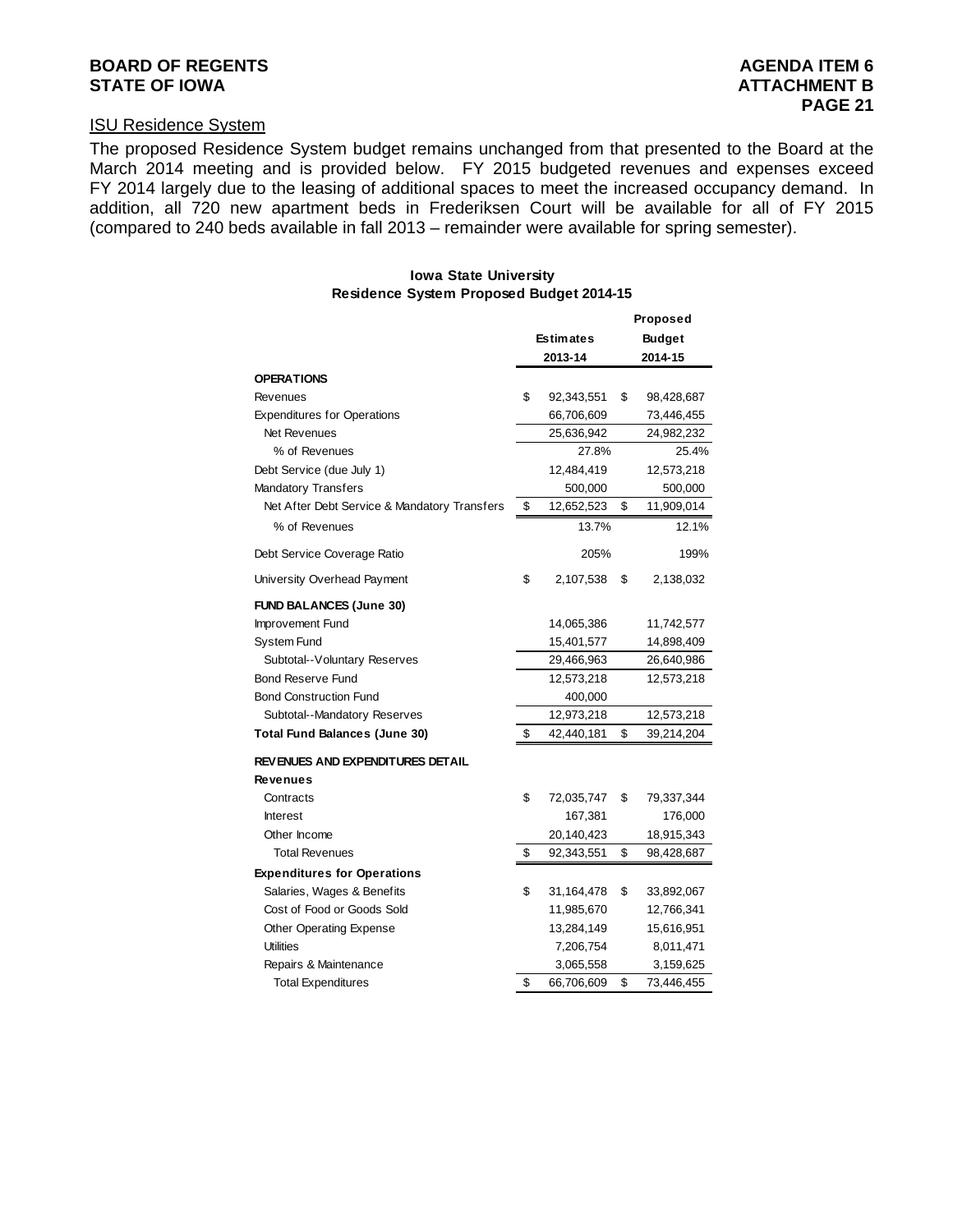# **BOARD OF REGENTS AGENTS** AGENERATION OF REGENTS **STATE OF IOWA ATTACHMENT C**  $\blacksquare$

# **FY 2015 BUDGETS – UNIVERSITY OF NORTHERN IOWA**

During the FY 2015 budget development process, operational decisions were made with a strong focus on University goals and priorities as identified in the strategic plan: Leadership and Innovation for the Future: Transforming Opportunities into Reality. UNI's primary goals are to provide a premier undergraduate educational experience, provide a premier teacher-education program, and increase services to the citizens of the State of Iowa. In addition, the following guiding principles were applied to the process:

- Maintain affordability and accessibility
- Maintain the academic mission to ensure program quality and timely graduation
- Provide a safe campus for students and staff
- Make strategic operational changes rather than across-the-board cuts

The University operating budget will support the following goals as identified in the strategic plan:

- Be a leading undergraduate public university that provides a strong liberal arts foundation,
- Provide rigorous and relevant graduate education that meets the needs of graduate students, the university, and the community,
- Be a state and national leader in pre K-12 education,
- Create and maintain an inclusive educational environment that prepares students to thrive in a diverse global environment,
- Enhance the economic, social, cultural, and sustainable development of the state, and
- Ensure accountability, affordability, and access.

The University of Northern Iowa plans to maintain a strong focus on University goals and priorities while maximizing the efficient use of resources, reducing costs, and actively pursuing enrollment strategies.

# UNI FY 2015 General University Operating Budget

State appropriations comprise more than half of UNI's proposed FY 2015 General University operating revenue budget with tuition revenue comprising 44.5% of budgeted revenues. Projected changes in these revenue sources result in \$4.9 million in incremental revenue (2.9% increase) when compared to FY 2014.





\*see one-time appropriation explanation below

As shown in the table on the following page, the General University's FY 2015 base operating appropriation of \$89.2 million is approximately \$6.0 million more (7.2%) than state funding received for FY 2014. Also, the 2013 General Assembly appropriated a total of \$10 million in one-time funds available in FY 2014 and FY 2015. With \$6 million of this one-time appropriation budgeted for FY 2014, it is important to note the FY 2015 budget was balanced with the remaining \$4 million of the one-time funding. In total, UNI's general university appropriations (base and one-time) for FY 2015 exceed FY 2014 amounts by slightly less than \$4.0 million. Note: None of the one-time funds will be available for FY 2016.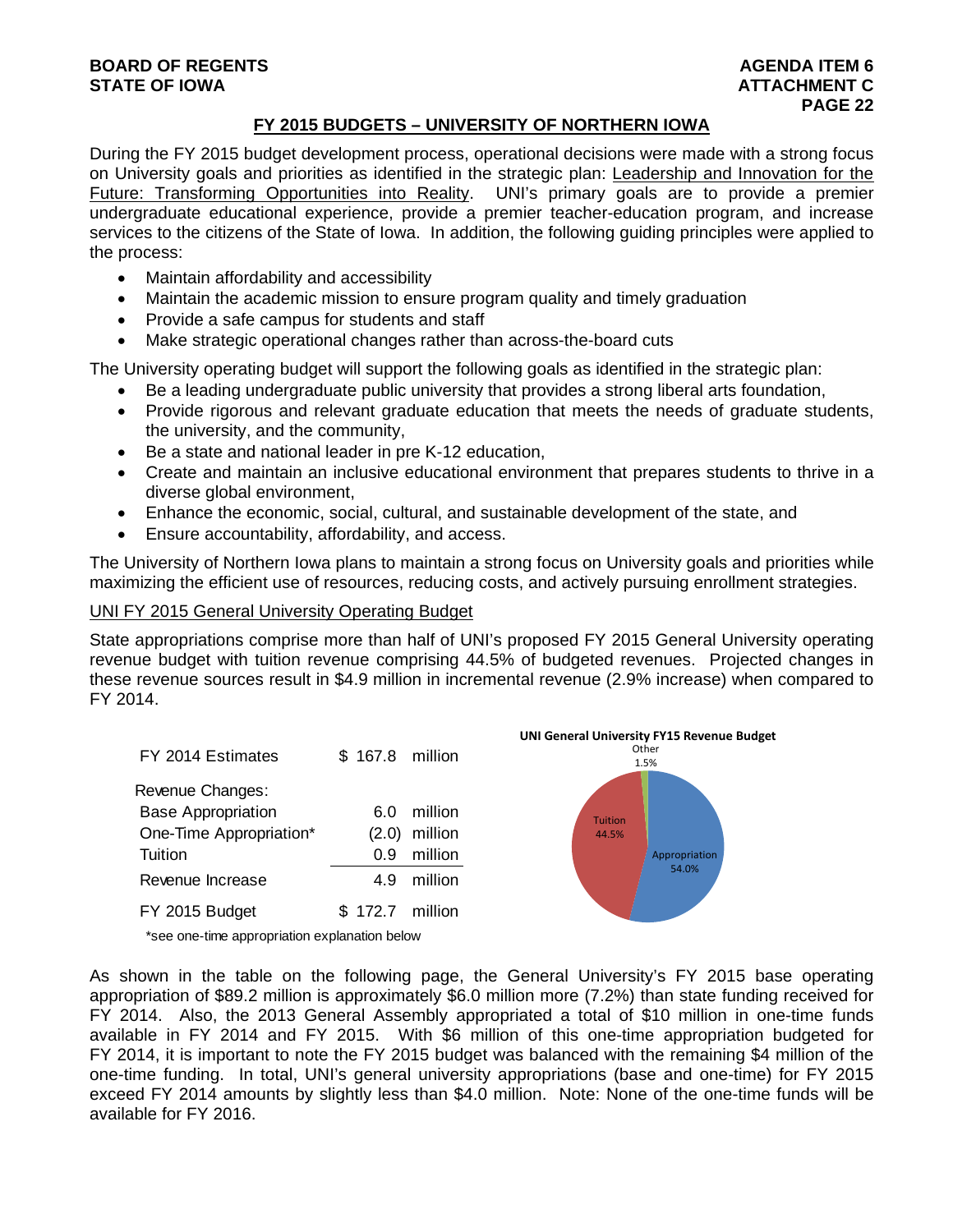| UNI - General University | FY 2014    | FY 2015    | Difference  |
|--------------------------|------------|------------|-------------|
| Appropriation-Base       | 83,222,819 | 89,176,732 | 5,953,913   |
| Appropriation-One Time   | 6,000,000  | 4,000,000  | (2,000,000) |
| Total                    | 89,222,819 | 93,176,732 | 3,953,913   |

In December 2013, the Board froze tuition (0% increase) for FY 2015 for undergraduate resident students and approved a 2.0% increase for resident graduate students. All nonresident tuition rates were increased 2.5%. Based on the projected enrollment and approved tuition rates, the University currently projects FY 2015 tuition revenue to be \$0.9 million more than FY 2014 amounts.

Other revenues are projected to increase a total of approximately \$50,000.

The budget also includes reallocated resources of approximately \$0.8 million that will be used to fund faculty positions in high-demand programs in departments across the University. These faculty positions will help those programs maintain their high quality while allowing them to attract additional students.

Mandatory salary and related benefit increases from faculty and merit employee bargaining are included in the proposed FY 2015 budget. United Faculty salaries increased 2.25% on July 1, 2014, and eligible AFSCME employees will receive a 4.5% step increase on their employment anniversary dates. Salary increases for non-bargained P&S staff averaged 2.25% comparable to United Faculty. Health costs for AFSCME employees and faculty/P&S staff are projected to increase by 4%. The FY 2015 General University budget includes a total salary and fringe cost increase of \$2.3 million when compared to last year.

Utility expenses are projected to increase \$0.2 million (3.2%). Other costs expected to moderately increase include equipment and student aid. Limited resources were available to fully meet the needs of some initiatives including marketing, admissions counselors, academic advisors, and student aid.

The \$172.7 million General University budget allocated by function is shown below. Expenses related to instruction, academic support, scholarships and fellowships, and plant operations and maintenance comprise approximately 74% of all general university expenses.

| General University Spending By Function |         |         |  |  |
|-----------------------------------------|---------|---------|--|--|
| (\$ in thousands)                       |         |         |  |  |
|                                         | FY 2015 | % Total |  |  |
| Instruction                             | 73,590  | 42.6%   |  |  |
| Research                                | 257     | 0.1%    |  |  |
| <b>Public Service</b>                   | 1,664   | 1.0%    |  |  |
| Academic Support                        | 21,174  | 12.3%   |  |  |
| <b>Student Services</b>                 | 8,081   | 4.7%    |  |  |
| Institutional Support                   | 34,198  | 19.8%   |  |  |
| Operations & Maintenance of Plant       | 20,002  | 11.6%   |  |  |
| Scholarships & Fellowships              | 13,701  | 7.9%    |  |  |
| Total                                   | 172.667 | 100.0%  |  |  |

# UNI FY 2015 Special Purpose Operating Budgets

UNI's consolidated special purpose budget (\$6.6 million) on page 6 includes the Iowa Mathematics and Science Education Partnership Program (IMSEP), Recycling and Reuse Center, Real Estate Education, and Economic Development. All special purpose units were flat-funded (0% increase) when compared to FY 2014.

The table provided on the following page lists UNI's special purpose units that received state operating funding for FY 2015. The final FY 2009 appropriation amounts for each unit are provided for comparison purposes. The Recycling and Reuse Center and Real Estate Education funding levels are 20.5% less than FY 2009 amounts.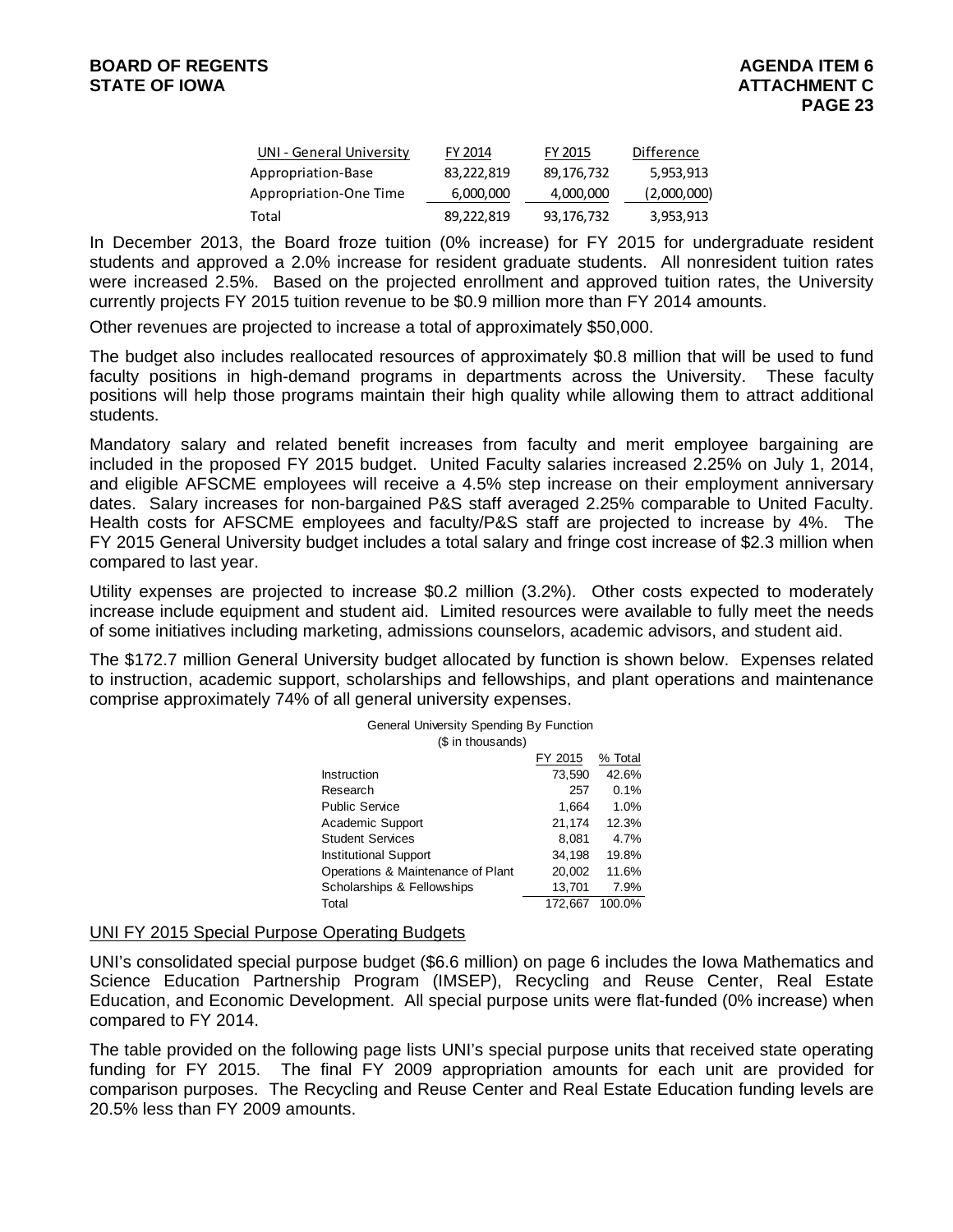Special purpose funding for IMSEP and Economic Development has grown in recent years. UNI's Economic Development appropriation was increased for FY 2014 to expand UNI's role in serving small Iowa businesses by investing in Economic Gardening to provide extensive assistance with advanced market research and tailored growth strategies. IMSEP is a collaboration of the University of Iowa, Iowa State University, and the University of Northern Iowa. UNI administers the program which promotes Science, Technology, Engineering, and Math (STEM) education in Iowa. In addition to implementing and sustaining successful STEM programs, the Partnership is also aligned with the goals and priorities of the Governor's STEM Advisory Council.

|                           | FINAL FY 2009 | FY 2015                       | <b>FY 2015 LESS</b> |                 |
|---------------------------|---------------|-------------------------------|---------------------|-----------------|
| UNI SPECIAL PURPOSE UNITS |               | APPROPRIATIONS APPROPRIATIONS | FY 2009             | <b>% CHANGE</b> |
| RECYCLING & REUSE         | 220,430       | 175.256                       | (45.174)            | $-20.5%$        |
| MATH & SCIENCE            | 3.940.000     | 5,200,000                     | 1.260.000           | 32.0%           |
| REAL ESTATE EDUCATION     | 157.600       | 125,302                       | (32, 298)           | $-20.5%$        |
| ECONOMIC DEVELOPMENT      | 583.393       | 1,066,419                     | 483.026             | 82.8%           |

#### UNI FY 2015 Restricted Budget

UNI's restricted budget includes auxiliary enterprises, capital appropriations, and revenues and expenditures from university units and operations that do not receive direct state appropriations. Major auxiliary enterprise operations include the residence system, athletics, Maucker Union, Fieldhouse Operations (UNI-Dome/McLeod), Gallagher-Bluedorn Performing Arts Center, Wellness Recreation Center, and the Student Health System.

The proposed FY 2015 Restricted Fund Budget includes the following state appropriations:

| • Tuition Replacement      | $$6.28$ million |
|----------------------------|-----------------|
| • Bartlett Hall Renovation | \$ 1.95 million |
| • Innovation Fund          | $$0.90$ million |

# UNI Athletics

The University of Northern Iowa's FY 2015 athletic budget provided on the following page reflects revenue projections of \$13.1 million; slightly less than FY 2014 estimates.

General university funds for athletics provide support for scholarships, operations, and the graduate assistant program. FY 2015 is the final year of a three-year plan to reduce support for Athletics by \$500,000. As a part of the University support reduction plan, the Student Fee Committee recommended and the Board approved a higher allocation of the student services fee for Athletics in FY 2015 that offsets a \$250,000 reduction in general university support for Athletics.

Football income is budgeted to increase from game guarantee revenue from two opponents in FY 2015 when compared to FY 2014, which had one such opponent on the schedule.

NCAA distributions to the conference for Men's Basketball will increase in FY 2015.

Additional foundation support was needed to support operations for FY 2014 due to lower ticket revenue and some expense increases. Foundation support for FY 2015 is budgeted at approximately \$1.6 million.

The athletic department is responsible for paying tuition for awarded scholarships. Scholarship costs of approximately \$3.8 million for the equivalent of 189 scholarships are included in the applicable sports expense lines.

The UNI athletic department purchases services that benefit numerous entities within the University. These include in part, tuition and room/board from scholarship payments, Business Services, Public Safety, marketing, and utilities. The projected total cost to Athletics for these services in FY 2015 is \$4.1 million.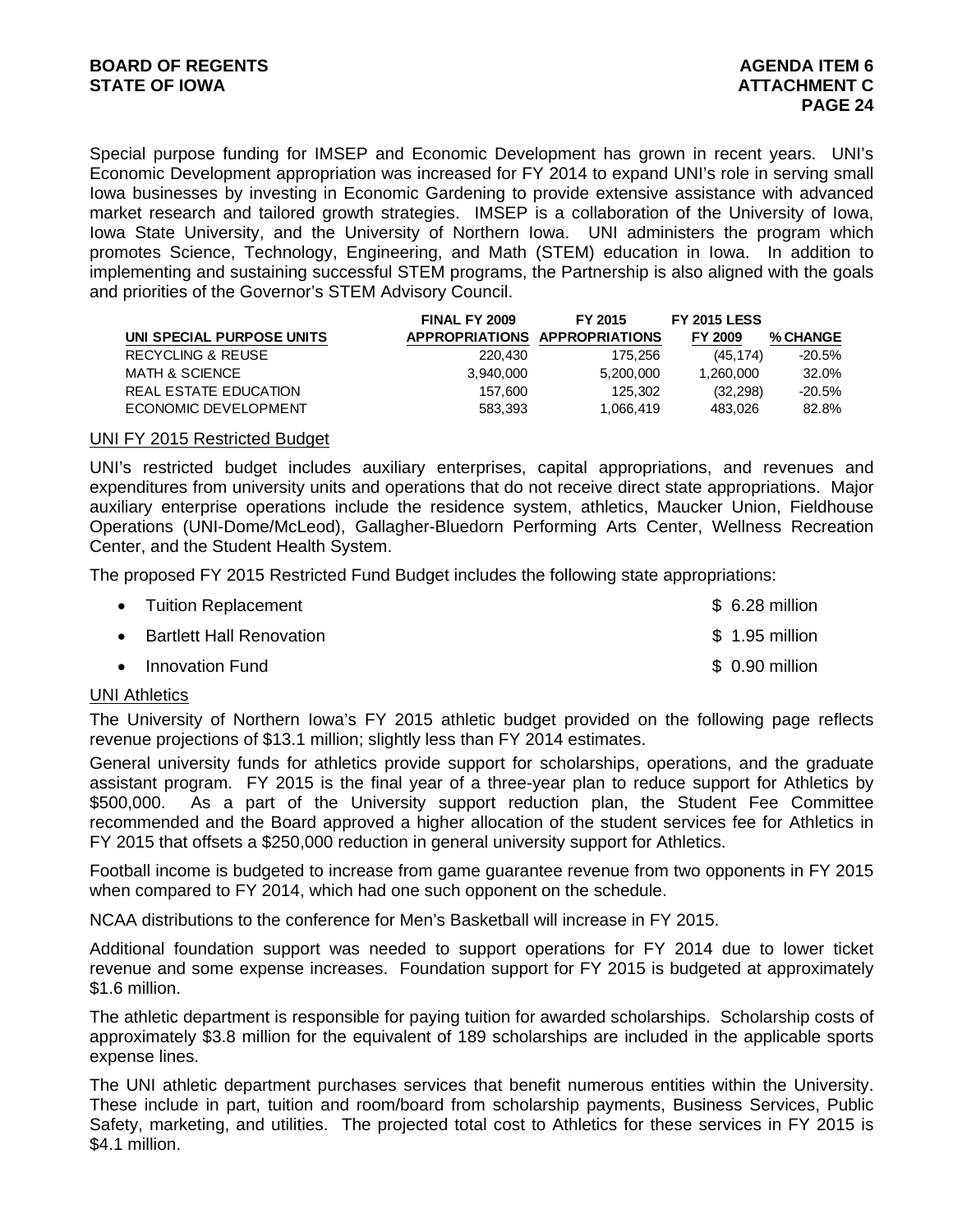# **BOARD OF REGENTS**<br> **BOARD OF REGENTS**<br> **STATE OF IOWA**<br> **ATTACHMENT C**

# **University of Northern Iowa FY 2015 Proposed Athletic Budget**

|                                     | FY 2015                  |                             |                           |
|-------------------------------------|--------------------------|-----------------------------|---------------------------|
|                                     | FY 2014<br><b>Budget</b> | FY 2014<br><b>Estimates</b> | Proposed<br><b>Budget</b> |
| <b>INCOME</b>                       |                          |                             |                           |
| Football                            | 999,500                  | 786,579                     | 1,380,500                 |
| Men's Basketball                    | 986,200                  | 761,993                     | 871,200                   |
| Men - All Other Sports              | 68,325                   | 66,255                      | 103,000                   |
| Women - All Sports                  | 228,822                  | 237,387                     | 169,100                   |
| <b>Subtotal - Sports</b>            | 2,282,847                | 1,852,214                   | 2,523,800                 |
| <b>Other Income</b>                 |                          |                             |                           |
| <b>Student Activity Fee</b>         | 1,749,975                | 1,749,440                   | 1,996,475                 |
| University Support for:             |                          |                             |                           |
| <b>General Athletics Operations</b> | 2,914,533                | 2,914,533                   | 2,707,860                 |
| Scholarships                        | 1,283,481                | 1,283,481                   | 1,283,481                 |
| Alumni/Foundation Support           | 1,632,361                | 2,611,159                   | 1,565,000                 |
| <b>Athletic Marketing</b>           | 1,151,000                | 1,146,000                   | 1,171,000                 |
| Athletic Conf/NCAA Support          | 985,000                  | 818,000                     | 1,070,000                 |
| Novelties - Outings                 | 275,000                  | 240,000                     | 300,000                   |
| General                             | 647,000                  | 536,350                     | 452,000                   |
| <b>Subtotal - Other</b>             | 10,638,350               | 11,298,963                  | 10,545,816                |
| <b>TOTAL INCOME</b>                 | 12,921,197               | 13, 151, 177                | 13,069,616                |
| <b>EXPENSES</b>                     |                          |                             |                           |
| <b>Men's Sports</b>                 |                          |                             |                           |
| Football                            | 3,053,049                | 2,976,153                   | 2,989,562                 |
| <b>Basketball</b>                   | 1,946,260                | 2,018,619                   | 2,003,322                 |
| All Other Men's Sports              | 1,169,692                | 1,258,867                   | 1,197,008                 |
| <b>Subtotal - Men's Sports</b>      | 6,169,001                | 6,253,639                   | 6,189,892                 |
| <b>Women's Sports</b>               |                          |                             |                           |
| <b>Basketball</b>                   | 1,011,298                | 1,033,763                   | 1,024,641                 |
| Volleyball                          | 804,314                  | 781,365                     | 772,996                   |
| All Other Women's Sports            | 2,263,362                | 2,281,302                   | 2,214,292                 |
| <b>Subtotal - Women's Sports</b>    | 4,078,974                | 4,096,430                   | 4,011,929                 |
| <b>Other Expenses</b>               |                          |                             |                           |
| <b>Athletic Training</b>            | 215,542                  | 224,757                     | 285,744                   |
| <b>Administration &amp; General</b> | 2,166,221                | 2,343,285                   | 2,244,039                 |
| <b>Athletic Marketing</b>           | 216,459                  | 233,066                     | 233,012                   |
| Contingency                         | 75,000                   |                             | 105,000                   |
| <b>Subtotal - Other Expenses</b>    | 2,673,222                | 2,801,108                   | 2,867,795                 |
| <b>TOTAL EXPENSES</b>               | 12,921,197               | 13,151,177                  | 13,069,616                |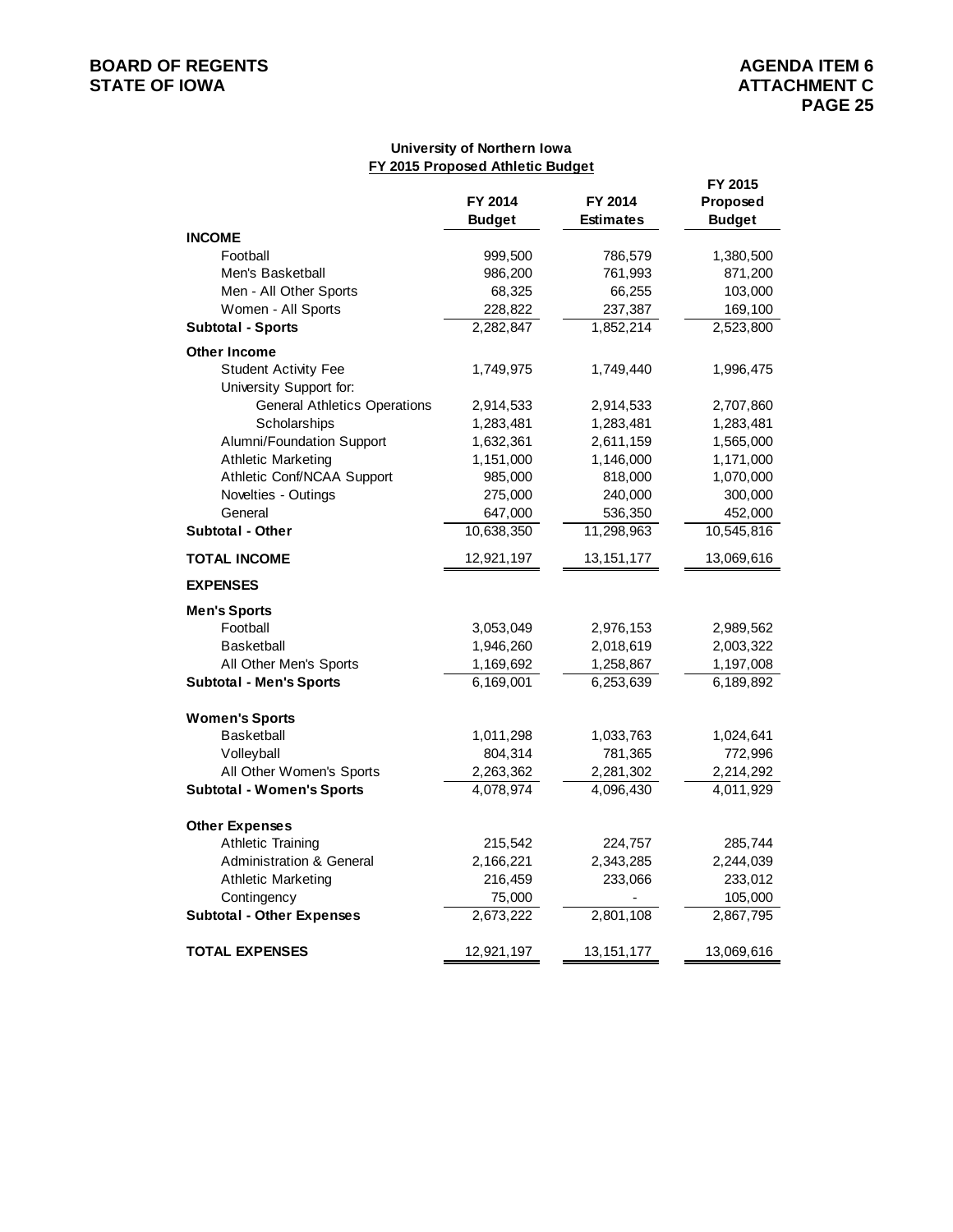# UNI Residence System

The Board received a preliminary FY 2015 residence system budget as a part of the governance report at its March 2014 meeting. The proposed FY 2015 budget includes updated interest income and system fund balance projections. The fund balance is expected to increase from higher net revenues in FY 2014 and FY 2015 than had been previously projected. All other revenue and expense categories remain consistent with the preliminary budget.

### **University of Northern Iowa Residence System Proposed Budget 2014-15**

|                                              |                  | Preliminary   |            | Proposed      |            |
|----------------------------------------------|------------------|---------------|------------|---------------|------------|
|                                              | <b>Estimates</b> | <b>Budget</b> |            | <b>Budget</b> |            |
|                                              | 2013-14          |               | 2014-15    |               | 2014-15    |
| <b>OPERATIONS</b>                            |                  |               |            |               |            |
| Revenues                                     | \$<br>37,716,042 | \$            | 38,365,271 | \$            | 38,621,165 |
| <b>Expenditures for Operations</b>           | 25,943,042       |               | 26,706,577 |               | 26,706,577 |
| Net Revenues                                 | 11,773,000       |               | 11,658,694 |               | 11,914,588 |
| % of Revenues                                | 31.2%            |               | 30.4%      |               | 30.8%      |
| Debt Service (due July 1)                    | 6,769,415        |               | 6,749,590  |               | 6,749,590  |
| Mandatory Transfers                          | 330,000          |               | 330,000    |               | 330,000    |
| Net After Debt Service & Mandatory Transfers | \$<br>4,673,585  | \$            | 4,579,104  | \$            | 4,834,998  |
| % of Revenues                                | 12.4%            |               | 11.9%      |               | 12.5%      |
| Debt Service Coverage Ratio                  | 174%             |               | 173%       |               | 177%       |
| University Overhead Payment                  | \$<br>698,576    | \$            | 717,664    | \$            | 717,664    |
| <b>FUND BALANCES (June 30)</b>               |                  |               |            |               |            |
| Improvement Fund                             | \$<br>3,960,575  | \$            | 3,290,575  | \$            | 3,290,575  |
| <b>System Fund</b>                           | 8,895,497        |               | 9,261,383  |               | 10,012,829 |
| Subtotal--Voluntary Reserves                 | 12,856,072       |               | 12,551,958 |               | 13,303,404 |
| <b>Bond Reserve Fund</b>                     | 6,115,951        |               | 6,115,951  |               | 6,115,951  |
| Subtotal--Mandatory Reserves                 | 6,115,951        |               | 6,115,951  |               | 6,115,951  |
| Total Fund Balances (June 30)                | \$<br>18,972,023 | \$            | 18,667,909 | \$            | 19,419,355 |
| REVENUES AND EXPENDITURES DETAIL             |                  |               |            |               |            |
| <b>Revenues</b>                              |                  |               |            |               |            |
| Contracts                                    | \$<br>31,426,735 | \$            | 32,452,710 | \$            | 32,452,710 |
| Interest                                     | 720,552          |               | 200,000    |               | 455,894    |
| Other Income                                 | 5,568,755        |               | 5,712,561  |               | 5,712,561  |
| <b>Total Revenues</b>                        | \$<br>37,716,042 | \$            | 38,365,271 | \$            | 38,621,165 |
| <b>Expenditures for Operations</b>           |                  |               |            |               |            |
| Salaries, Wages & Benefits                   | \$<br>14,291,968 | \$            | 14,466,673 | \$            | 14,466,673 |
| Cost of Food or Goods Sold                   | 4,513,720        |               | 4,710,335  |               | 4,710,335  |
| Other Operating Expense                      | 2,771,698        |               | 2,854,598  |               | 2,854,598  |
| <b>Utilities</b>                             | 2,640,853        |               | 2,854,054  |               | 2,854,054  |
| Repairs & Maintenance                        | 1,724,803        |               | 1,820,917  |               | 1,820,917  |
| <b>Total Expenditures</b>                    | \$<br>25,943,042 | \$            | 26,706,577 | \$            | 26,706,577 |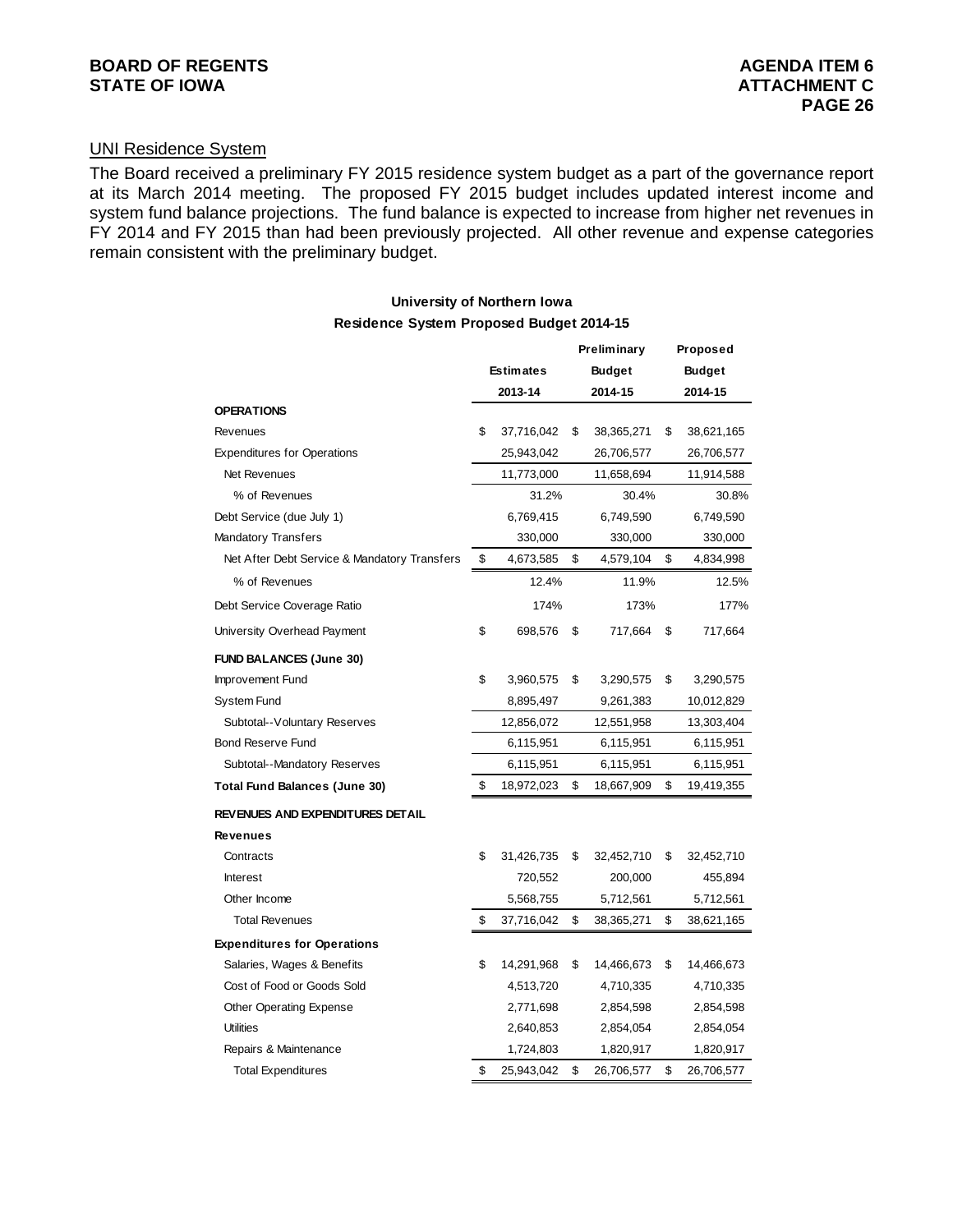# **FY 2015 BUDGET – IOWA PUBLIC RADIO**

The FY 2015 budget supports the realignment of IPR based on the merger of the three stations in an effort to improve and expand service and outreach to Iowans. The proposed FY 2015 budget was approved by IPR's Board of Directors on June 25, 2014.

- In April 2014, the Board of Regents approved IPR's request to restore university support to FY 2013 levels resulting in an increase of \$118,100 from FY 2014 support.
- Federal support is estimated to decrease in FY 2015 based on the grant calculation factors provided by the Corporation for Public Broadcasting (CPB).
- Revenue generated by fundraising efforts in FY 2015 is estimated to increase primarily due to the timing of the hiring of a Director of Development (1/1/15 projected hire date).
- Salary expenses are estimated to decrease primarily due to unfilled positions, hiring delays, and eliminated positions. The FY 2015 budget does include an average salary increase of approximately 1.0% for staff.
- Generally, the remaining operating expenses are estimated to increase primarily from higher programming fees, facility lease costs, and utilities. In addition, professional and other services costs are budgeted to increase from higher insurance, consultant costs for revenue generation projects, and industry membership expenses.

|                                        | <b>FY14 BUDGET</b> |           | <b>FY15 BUDGET</b> |            | <b>DIFFERENCE</b> |            |
|----------------------------------------|--------------------|-----------|--------------------|------------|-------------------|------------|
| <b>OPERATING INCOME</b>                |                    |           |                    |            |                   |            |
| <b>University Support</b>              | \$                 | 826,700   | \$                 | 944,800    | Ś                 | 118,100    |
| State of Iowa Appropriation            |                    | 391,568   |                    | 391,568    |                   |            |
| Federal Support - CPB                  |                    | 859,061   |                    | 631,845    |                   | (227, 216) |
| Fundraising                            |                    | 4,909,057 |                    | 5,166,427  |                   | 257,370    |
| <b>Transfer from reserves</b>          |                    | 575,018   |                    | 336,276    |                   | (238, 742) |
| <b>TOTAL OPERATING INCOME</b>          | \$                 | 7,561,404 | \$                 | 7,470,916  | \$                | (90, 488)  |
| <b>OPERATING EXPENSES</b>              |                    |           |                    |            |                   |            |
| Compensation                           | \$                 | 4,333,334 | \$                 | 3,992,969  | Ś.                | (340, 365) |
| <b>Programming Fees</b>                |                    | 1,025,658 |                    | 1,098,602  |                   | 72,943     |
| <b>Facilities</b>                      |                    | 496,614   |                    | 553,042    |                   | 56,428     |
| Professional/Other Services            |                    | 586,071   |                    | 673,640    |                   | 87,568     |
| Telecommunications                     |                    | 218,183   |                    | 222,442    |                   | 4,259      |
| <b>Depreciation Expense</b>            |                    | 470,181   |                    | 501,130    |                   | 30,949     |
| Printing                               |                    | 72,800    |                    | 77,800     |                   | 5,000      |
| <b>Supplies</b>                        |                    | 94,401    |                    | 118,204    |                   | 23,803     |
| Travel                                 |                    | 89,040    |                    | 86,730     |                   | (2,310)    |
| Other                                  |                    | 167,005   |                    | 137,374    |                   | (29, 631)  |
| <b>TOTAL OPERATING EXPENSES</b>        | \$                 | 7,553,287 | \$                 | 7,461,932  | \$                | (91, 355)  |
| <b>NET OPERATING INCOME (LOSS)</b>     | \$                 | 8,117     | \$                 | 8,984      | \$                | 867        |
| <b>NON-OPERATING INCOME (EXPENSE):</b> |                    |           |                    |            |                   |            |
| <b>Rental Revenue</b>                  | \$                 | 115,535   | \$                 | 118,566    | \$                | 3,030      |
| <b>Investment Earnings</b>             |                    | 25,150    |                    | 25,150     |                   |            |
| Equipment, Capitalized                 |                    | (104,000) |                    | (120, 600) |                   | (16,600)   |
| Equipment, Non-Capitalized             |                    | (33, 200) |                    | (24,000)   |                   | 9,200      |
| Debt Service                           |                    | (11,602)  |                    | (8, 100)   |                   | 3,503      |
| TOTAL NON-OPERATING INCOME (EXPENSE)   | \$                 | (8, 117)  | \$                 | (8,984)    | \$                | (867)      |
| <b>NET ALL ACTIVITY</b>                | \$                 |           | \$                 |            | \$                |            |